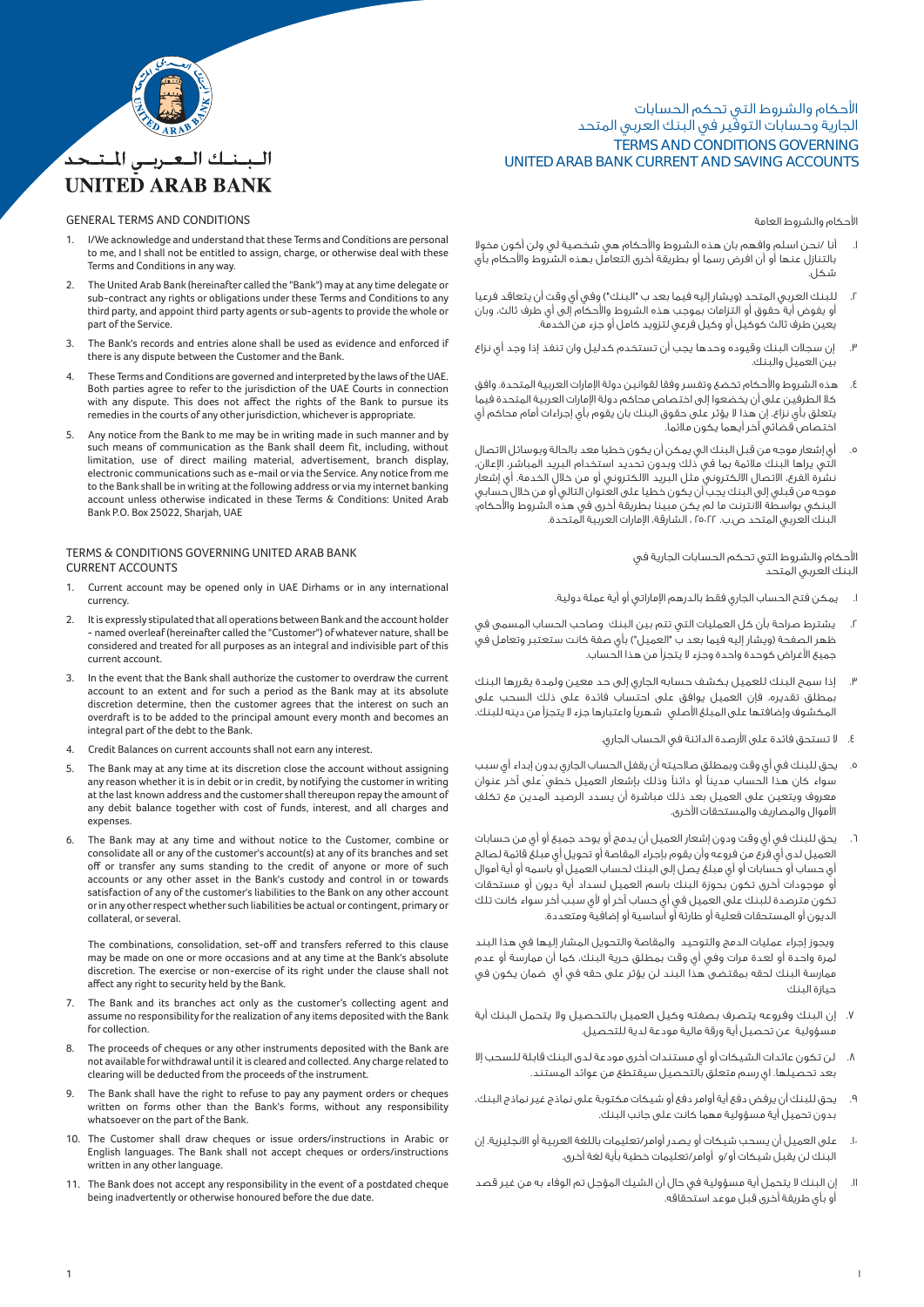- .١٢ في حال رجوع الشيك/الشيكات الصادرة من قبل العميل بسبب عدم كفاية الرصيد في الحساب يمكن للبنك أن يفرض رسوما فيما يتعلق بهذه الشيكات المرتجعة، بالإُضافة إلى ذلك فانه يمكن للبنك أن يغلق حساب/حسابات العميل وفقا للأنظمة والقوانين النافذة في دولة اµمارات العربية المتحدة. في مثل هذه الحالة فان على العميل أن يعيد كافة الشيكات الغير مستخدمة المتعلقة بحسابه/حساباته. للبنك وفقا لخياره المنفرد أن يفتح باسم العميل حساب آخر بدون شيكات ليستبدل الحساب الذي تم إغلاقه ولتحويل أية تسهيلات ائتمانية منحت سابقا على الحساب المغلق (إن وجد) إلى الحساب الجديد. كما انه سيكون مطلوبا من البنك بان يعلم مصرف اµمارات العربية المتحدة المركزي وأية سلطات مختصة بهذا الحساب/ الحسابات والتفاصيل الوثيقة الصلة بالموضوع،. إذا ترك العميل دولة اµمارات العربية المتحدة ليقيم في دولة أخرى، فانه يجب إعادة البطاقات والشيكات الغير مستخدمة إلى البنك قبل مغادرة العميل.
- .١٣ يحق للبنك دون الرجوع إلى العميل أن يخصم من حساب العميل كافة المصاريف والرسوم بما فيها رسوم الكشوفات وتكلفة الأموال والعمولات والضرائب ورسوم الطوابع والبريد والتلكس والهاتف وغيرها من المصاريف التي قد تدفع نيابة عن العميل أو تنشأ عن أية معاملات تتم بين البنك والعميل أو يتكبدها البنك في سبيل استرداد المبالغ المستحقة من نفقات قضائية وقانونية بما في ذلك نفقات التنفيذ على الضمانات.
- ١٤. يجب أن يحتفظ بالحد الأدنى من الرصيد كما هو مقرر أو سيتقرر من قبل البنك من وقت إلى آخر على سبيل الدوام. وفي حال انخفاض هذا الرصيد عن الحد ادنى، فإن البنك مفوض في القيد على حساب العميل مصاريف اµبقاء على الحساب الشهرية على كل حساب.
- .١٥ لن تقبل أوامر ايقاف الدفع مهما كان سبب اµيقاف ما لم تكن مشفوعة بأمر قضائي من المحكمة المختصة.

 وعلى الرغم من ذلك فقد يقبل البنك في بعض الحالات الاستثنائية وبمطلق تقديره مثل هذه الأوامر وذلك على مسؤولية العميل الكاملة شريطة أن تكون محررة على نموذج البنك الخاص بذلك ويلتزم العميل بتعويض البنك عن أية خسارة أو مصاريف (بما في ذلك المصاريف القانونية) قد تلحق البنك بسبب قبوله مثل هذه الأوامر.

- ١٦. لا يكون البنك مسؤولا عن أى فقدان أو ضرر لأى شيك أو أى مستند آخر يقع أثناء تحصيله أو نقله من البنك إلى العميل أو من العميل إلى البنك ويعتبر أي خطاب أو أشعار أو كشف أو أية مراسلات أخرى موجهة من قبل البنك على آخر عنوان للعميل مسلما .<br>ومبلغاً إليه أصولا بمجرد إرساله بالبريد.
- .١٧ يحتفظ البنك بحقه في تعديل هذه الشروط العامة أو إضافة شروط أخرى من وقت إلى آخر.

الأحكام والشروط التى تحكم حسابات التوفير لدى البنك العربي المتحد

- .١ يحتفظ الحساب بدرهم اµمارات.أو بأي عملة دولية.
- .٢ يجب على ورثة كل مودع متوفى أو أي شخص مخول بقبض الرصيد الدائن في حساب المتوفى أن يثبتوا حقوقهم بمقتضى القوانين السارية قبل إتمام الدفع.
- .٣ لا يعترف البنك بمالك أي وديعة غير ذلك الشخص الذي فتح بإسمه الحساب المبين في دفتر التوفير والذي يظهر في سجلات البنك. إن أموال حساب التوفير غير قابلة للتحويل بالتفويض أو التظهير.
- .٤ تمنح الفائدة بالنسبة المحددة من قبل البنك وتحتسب على أساس أدنى رصيد خلال الشهر.
- .٥ يحتفظ البنك بحقه في أن يعدل في أي وقت يشاء نسبة الفائدة المعطاة وكذلك الحد اعلى للمبلغ الخاضع للفائدة بواسطة الصحف المحلية أو بموجب إعلان يعرض في مكان عام في البنك أو كما ينشر من قبل البنك على موقعه الالكتروني من وقت Úخر.
- .٦ تحسب الفائدة على أساس شهري وتقيد في الحساب كل نصف سنة إلا إذا رغب المودع بسحب جميع أمواله في غضون السنة فتمنح الفائدة حتى تاريخ السحب. يحتفظ البنك بحقه بتغيير معدل الفائدة وفقا للعملة.
- .٧ تخضع حسابات التوفير إلى متطلبات الحد الادنى للرصيد كما تقرر من قبل البنك. إذا كان الحد الادنى للرصيد اقل من الحد المقرر من البنك فانه لن يتم دفع أية فائدة. كما انه سيقتطع من حساب العميل مصاريف اµبقاء على الحساب الشهرية.
- .٨ لن يتم إصدار دفتر شيكات لصاحب حسابات التوفير كما لا يجوز له أن يصدر شيكات وسوف تجري السحوبات من الحساب باستعمال النموذج الخاص بذلك أو بواسطة بطاقة الصرف اÚلي.
- .٩ يحتفظ البنك بحقه في إغلاق هذا الحساب إذا ما أدير بشكل غير مرضي له وذلك بدون الحاجة إلى إشعار مسبق أو إبداء أسباب.
- 12. If cheque(s) issued by the customer are returned unpaid on account of inadequate funds, the Bank may apply charges in relation to such returned cheques. In addition the Bank may close the customer's account(s) pursuant to applicable laws and regulations in the United Arab Emirates. In such an event, the customer will return all unused cheques relating to its account(s). The Bank may, in its absolute discretion, open in the customer name another account without cheques to replace the account which has been closed and to transfer any credit facilities previously granted on the closed account (if any) to the new account. The Bank will also be required to report such account(s) and related details to the United Arab Emirates Central Bank and other relevant authorities. If the customer leaves the United Arab Emirates to take up residence in any other country, the cards and unused cheques are required to be returned to the Bank prior to the customer departure
- 13. The Bank has the right, without reference to the customer, to debit the customer's account, with expenses, fees, including ledger fees, cost of funds, charges, commissions, taxes, stamp duties, postage, telex or telephone charges and all other expenses paid for or incurred on the customer's behalf arising out of any dealings between the Bank and the Customer or incurred by the Bank, in recovering amounts owing to it, including legal costs and the cost of realizing the securities.
- 14. A minimum credit balance as decided by the Bank from time to time is always to be maintained. Should the balance falls below this minimum requirement, the Bank is authorized to debit customer's account with monthly account maintenance charges on each account.
- 15. Stop payment orders will not be accepted by the Bank unless accompanied by writ issued by the competent courts.

 However, the Bank may at its absolute discretion, accept such orders which shall be at the entire responsibility of the Customer provided that, those instructions, are in writing on Bank Form. The customer undertakes to indemnify the Bank for any damage and cost (including legal costs) that may arise from accepting such instructions.

- 16. The Bank shall not be held responsible for any loss or damage to any cheques, or any other instrument while the same is under collection or in transmission from the Bank to the Customer or from the Customer to the Bank. Any letter, advice, statement, other communication mailed to the Customer at the given address is presumed to have been duly delivered and received
- 17. The Bank reserves the right to amend or add to these general conditions from time to time.

### TERMS & CONDITIONS GOVERNING UNITED ARAB BANK SAVING ACCOUNTS

- 1. The Account is kept in UAE Dirhams or in any international currency.
- 2. The heirs of a deceased depositor, or any person entitled to receive the amount standing to the credit of the deceased account must establish their rights in accordance with the law in force before payment can be made.
- The Bank recognizes no owner of a deposit other than the person in whose name the account has been opened and which appears in the Bank's books. The funds in a Savings Bank Account are not transferable either by assignment or by endorsement.
- 4. Interest is calculated on minimum monthly balances, at interest rate determined by the bank.
- The Bank reserves the right to modify at any time the rate of interest allowed and the maximum amount on which interest is paid through the medium of the local Press or by notice exhibited in the public offices of the Bank, or as published by the Bank from time to time on its website..
- 6. Interest will be calculated monthly, and credited to the account semi-annually. Nevertheless, if a depositor should wish to withdraw the balance of his funds during the course of the year, interest will be allowed to the date of withdrawal. The Bank reserves the right to vary the interest rate according to the currency.
- 7. Savings accounts shall be subject to a minimum balance requirement as decided by the Bank. If the minimum balance falls below the limit decided by the Bank then no interest will be paid. The customer's account shall be debited with monthly maintenance charges.
- 8. No cheques shall be issued to a saving account holder and Customer shall not be entitled to issue any cheques. Withdrawals from the account may be made by special form or through ATM card.
- In case if the account is conducted in an unsatisfactory manner, the Bank reserves the right to close the account without prior notice and/or giving reasons.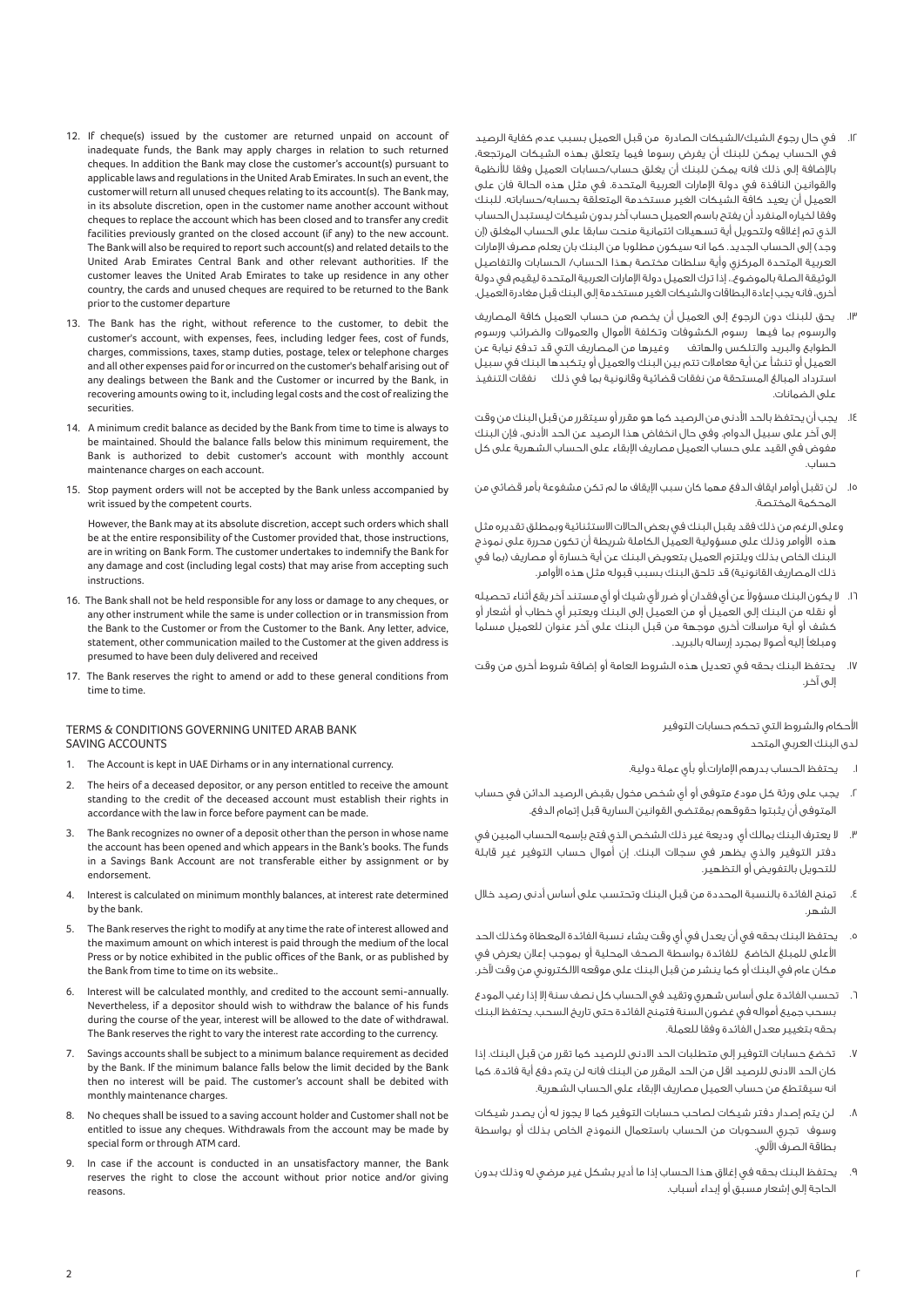احكام والشروط µصدار البطاقة فلاش كارد

- تبقى البطاقة/البطاقات في كل الأحوال ملكاً للبنك العربي المتحد و سوف يقوم العميل بتسليم البطاقة/البطاقات إلى البنك فورÝ عند الطلب أو عند إغلاق حسابي/حساباتي، /حسابنا/حساباتنا.
- .٢ إن إصدار هذه البطاقة يقع على مسؤولية حامل البطاقة بالكامل و لن يتحمل البنك أية مسؤولية مهما كانت طبيعتها إزاء أية خسائر أو أضرار تنجم عن إصدار هذه البطاقة مهما كان سببها.
- يحتفظ البنك بحقه في تحديد الحد الأعلى للمبلغ النقدي المسموح بسحبه من قبل حامل البطاقة خلال فترة ٢٤ ساعة ( أو خلال فترة زمنية معينه يحددها البنك).
- .٤ يحتفظ البنك بحقه وبمطلق إرادته في رفض أي طلب µصدار البطاقة و/أو سحبها في أي وقت أو سحب أية حقوق أو امتيازات تتعلق بها.
- .٥ إن إصدار هذه البطاقة قائم على أساس أن كافة السحوبات ستغطي برصيد دائن كاف في حساب /حسابات حامل البطاقة وعلى الرغم من ذلك إذا أنكشف/انكشفت حساب/حسابات حامل البطاقة نتيجة للسحب النقدى أو نتيجة لأى عملية أخرى باستعمال البطاقة، فإن حامل البطاقة يتعهد بأن يسدد المبلغ الأصلى المكشوف مع فوائده المستحقة سواء كان هذا السحب على المكشوف متفق عليه من البنك أم لا.
- ٦. لن يكون البنك مسؤولا عن أية خسائر أو أضرار تنشأ بصورة مباشرة أو غير مباشرة كنتيجة لعدم انتظام العمل/تعطل جهاز الصراف اÚلي أو تلف البطاقة أو عدم كفاية المبالغ بصورة مؤقتة في جهاز الصراف اÚلي أو خلاف ذلك مهما كانت اسباب.
- .<br>٧. يكون البنك مفوضاً في القيد على حساب حامل البطاقة كافة النفقات بما فيها رسوم إعادة إصدار البطاقة أو رقم التعريف الشخصي.
- بهذا يلتزم حامل البطاقة بأنه سوف يشعر البنك شخصيآ وبصورة خطية فور ضياع أو سرقة البطاقة أو استعمالها عن طريق شخص غير مفوض، و حتى تاريخ إشعار البنك بذلك يتحمل حامل البطاقة المسؤولية كاملة عن كافة المعاملات المالية وغير المالية التي تكون قد تمت في تلك الفترة من جراء استعمال البطاقة من قبل شخص غير مفوض.
- .٩ سوف يقوم البنك بالقيد على حساب حامل البطاقة أي مبلغ تم سحبه أو تحويله باستعمال ً البطاقة من أي من أجهزة الصراف اÚلي و تعتبر سجلات البنك المستخرجة إلكترونيÇ دليلا قاطعاً على صحة هذه العمليات بالرغم من عدم وجود أي إشعار قيد موقع من قبل حامل البطاقة يؤيد العمليات التي تمت بواسطة جهاز الصراف اÚلي.
- .١٠ سيكون حامل البطاقة مسؤولا عن جميع التعاملات التي تمت من خلال استخدام البطاقة بصرف النظر عما إذا كانت التعاملات قد تمت بعلم حامل البطاقة أو بتفويض حامل البطاقة الصريح أو الضمني. إن حامل البطاقة يفوض البنك بموجب هذه الشروط والأحكام بان يقيد على حساب/حسابات حامل البطاقة بمبلغ أي سحب أو تحويل وفقا لسجلات البنك عن التعاملات.
- اا. إن حامل البطاقة سيكون ملتزماً بالتكافل والتضامن عن كافة المعاملات التي تتم بواسطة البطاقة أو البطاقات الصادرة لشخص واحد أو أكثر على الرغم من أي شرط كان حامل البطاقة قد أشترطه في التفويض الخاص بالحساب المشترك يقضي بضرورة استيفاء تواقيع جميع أطراف الحساب.
- .١٢ إن البطاقة غير قابلة للتحويل ويمكن أن تستخدم من قبل حامل البطاقة شخصيا. في حال أن أفصح العميل عن رقم تعريفه الشخصي إلى أي شخص سيكون ذلك على مسؤولية ومخاطرة العميل بدون الرجوع إلى البنك. ان أي استخدام سيعتبر انه تم من قبل العملاء.
- .١٣ كافة السحوبات التي تمت على البطاقة خارج دولة اµمارات العربية المتحدة تشكل دفعة على فروعنا في دولة اµمارات العربية المتحدة و حوالة إلى الدولة حيث تم السحب. مثل هذه السحوبات ستكون خاضعة إلى أية رسوم/مصاريف إضافية تفرض من قبل بنوك أخرى والتي ستقيد على حساب حامل البطاقة.
- ١٤. يجوز للبنك في أي وقت يشاء أن يعدل هذه الشروط والأحكام دون إعطاء حامل البطاقة إشعاراً مسبقاً.
- .١٥ في حال تقديم هذا الطلب من قبل أكثر من شخص فإنه يكون ملزمÇ لهم بالتكافل .<br>مالتضامن.
- .١٦ يمكن السحب باستخدام البطاقة فقط العملة أو العملات المتوفرة للسحب. أن عدد ومبلغ السحوبات سيكون خاضعا إلى أية قيود مبينة في جهاز الصراف اÚلي وقوانين و أنظمة دولة اµمارات العربية المتحدة وأية قوانين نافذة.
- .١٧ لتمكين استخدام البطاقة في أي محطة أو شبكة الكترونية داخل أو خارج دولة اµمارات العربية المتحدة، يوافق العميل على انتساب البنك من وقت إلى آخر في أية شبكة تسمح بهذا الاستخدام وتحرير ونقل البيانات والمعلومات على أي من حساباته لغايات تخزينها ومعالجتها بأية وسائل إلى أي منتسب في مثل هذه الشبكة. كما يوافق العميل على تقيد البنك والمنتسب المذكور في مثل هذه الشبكة بالقوانين وانظمة لاختصاصهم القضائي الخاص بتنظيم اµفصاح عن معلومات الحساب والتي يمكن أن يخضع لها البنك والمنتسب المذكور بشكل خاص.
- .١٨ تحكم هذه الشروط و احكام وتفسر بمقتضى القوانين السارية في دولة اµمارات العربية المتحدة.

### TERMS & CONDITIONS OF UAB FLASHCARDS

- The card shall at all times remain the property of United Arab Bank and the customer shall surrender the card(s) to the bank immediately on request and/or in the event of closure of the account(s).
- 2. The card is issued entirely at the cardholder's risk and the Bank shall bear no liability whatsoever for any loss or damage arising from the issue of the card howsoever caused.
- 3. The Bank reserves the right to limit the maximum amount of cash, which may be withdrawn by a cardholder during a 24 hours period (or such other intervals, as the Bank may decide).
- The Bank reserves the right to refuse an application and/or to withdraw at any time, at its sole discretion, all rights and privileges pertaining to the card.
- The card is issued on the basis that all withdrawals will be covered by sufficient credit balance in the cardholder(s) account(s). In the event that cash withdrawal or other transaction by use of the cardholder(s) card causes the cardholder(s) Account(s) to become overdrawn, the cardholder(s) hereby undertake to effect repayment to the bank of both capital and any interest charge incurred, whether or not an overdraft facility has been agreed by the Bank.
- The Bank shall not be responsible for any loss or damage arising directly or indirectly as a result of any malfunction/failure of the card or Automatic Teller Machine (ATM) or the temporary insufficiency of funds in the ATM or otherwise howsoever.
- 7. The Bank is authorized to debit the cardholder(s) account with all expenses including a penalty relating to the re-issue of the card or the P.I.N. (Personal Identification Number).
- The cardholder(s) is responsible for personally reporting, in writing, the loss, theft and/or unauthorized use of the card to the Bank immediately. In the event of unauthorized use of the card prior to receipt of the Bank's acknowledgement, the cardholder(s) will be responsible and liable for all financial and non-financial transactions that have taken place until the time the matter has been reported to the Bank.
- 9. The Bank shall debit the cardholder(s) account with the amount withdrawn/transfers from any ATM by the use of the card. The Bank's records, generated electronically or otherwise shall be deemed to be conclusive proof of the correctness of the transactions, notwithstanding the fact that there exist no debit vouchers signed by the cardholder(s) to support the transactions through the ATM.
- 10. The cardholder(s) will be responsible for all transactions processed by use of the card regardless of whether or not the transactions were processed with the cardholder(s) knowledge or with the cardholder(s) express or implied authority. The cardholder(s) hereby authorize the bank to debit the cardholder account(s) with the amount of any withdrawal or transfer in accordance with the Bank's record of transactions.
- 11. The cardholder(s) shall be jointly and severally responsible for all transaction(s) processed by the use of the Card(s) issued to one or more person, notwithstanding any stipulation which the cardholder(s) may have made in the joint Account Mandate completed requiring all parties of the account to sign.
- 12. The card is not transferable and may only be used by the cardholder(s) personally. In the event that the customer discloses its PIN to any person, it will be at the customer's risk and responsibility with no recourse to the Bank. Any use will be deemed to have been made by the Customers.
- 13. All withdrawals made with the Card outside the United Arab Emirates constitute a payment at our branches in the United Arab Emirates and a remittance to the country where the withdrawal is affected. Such drawings will be subject to any additional charges/fees levied by the other banks, which will be debited to cardholder's account.
- 14. The Bank may at any time amend these terms and conditions without prior notice to the cardholder(s).
- 15. In the event of this application being submitted by two or more persons it shall be binding upon all of them jointly and severally.
- 16. Only the currency or currencies available for withdrawal may be withdrawn by use of the Card. The number and amount of withdrawals shall be subject to any restrictions indicated at the automated teller machine terminal, the laws and regulations of the United Arab Emirates and any other applicable laws.
- 17. To enable use of the Card at any terminal or electronic network in or outside the United Arab Emirates, the Customer consents to participation of the bank from time to time in any network permitting such use and the release and transmission of data and information on any of its accounts and to their storage and processing by any means to any participants in such network. The Customer further consent to the compliance by the Bank and the said participants in such network with laws and regulations of their respective jurisdictions governing disclosure of account information to which the Bank and the said participants may be respectively subject.
- 18. These terms and conditions shall be construed and governed by the laws, in force, in the United Arab Emirates.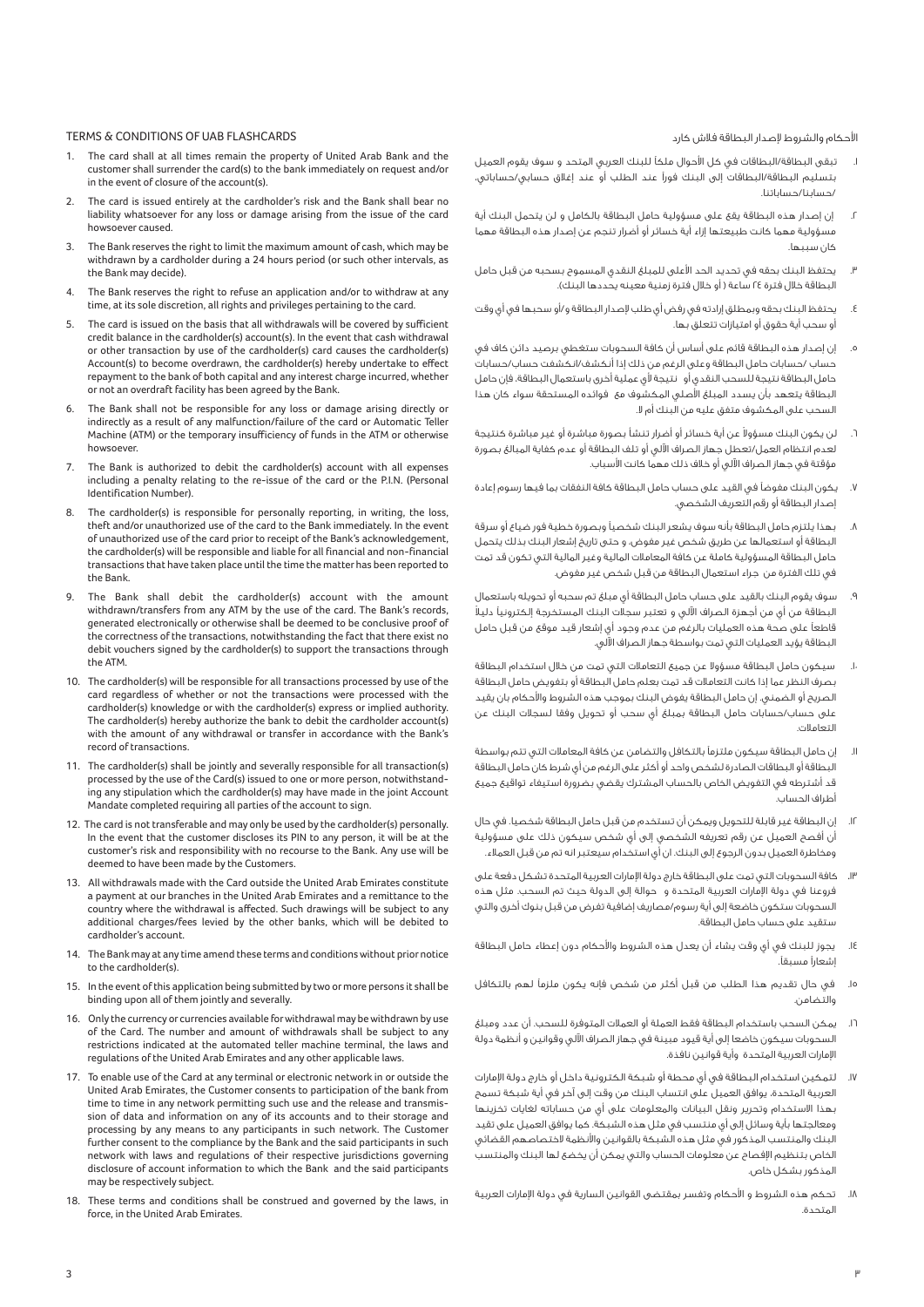## TERMS & CONDITIONS OF SMS BANKING

The use of SMS Banking Service made available by the Bank to its customers (subscribing customer hereafter referred to as "I"/''We'') shall at all times be governed by the following Terms and Conditions.

- I confirm that I have applied for UAB SMS Banking Service (hereafter referred to as the "Service")
- 1.1 I further confirm that I will receive account and transaction information on the mobile telephone number that I have furnished to the bank.
- 2. Upon application, the Bank may at its absolute discretion provide the Service to me. The Service is not available in respect of joint accounts, which require instruction to be given jointly by two or more authorized signatories.
- Eligible Accounts
- 3.1 By agreeing to be bound by these terms and conditions, I agree that the Service will be available on all Eligible Accounts with the Bank, whether opened now or in the future. I further agree that Service cannot be used on some types of accounts and the Bank will advise me from time to time as to which accounts are eligible.
- 3.2 In order to use the Service, I must be registered by the Bank and must comply with the Bank's prescribed registration and activation procedures.
- 4. SMS Service Scope
- 4.1 I agree and acknowledge that Service will only be available for mobile phones.
- The Bank may inform me from time to time about changes to the way I should access or operate the Service, which I must observe every time I access or operate the Service.
- 4.3 The Service is provided on an "as is", "as available" basis only and that the time periods during which the Service may be available are subject to change. I further agree that the Bank shall be entitled at any time, at the Bank's sole discretion and without prior notice, to temporarily suspend the operation of the Service for updating, maintenance, and upgrading purposes, or for any other whatsoever purpose that the Bank deems fit, in which case the Bank shall not be liable for any loss, liability, or damage which may be incurred as a result.
- 4.4 The Bank may, at its sole and absolute discretion, without notice, and from time to time, add to, vary, alter, suspend, or remove any part or all of the Service, or any function or feature of the Service, without giving any reason and without incurring any liability.
- 4.5 The Bank will normally transmit messages only between 8 a.m. and 7 p.m. UAE time.
- 4.6 I acknowledge that the information received via the SMS Service is for information only and shall not be taken as conclusive evidence of the matter to which it relates.
- 5. Security Access and Procedures
- 5.1 In the event that I lose or replace or part with possession or control of my mobile phone, or if I have reason to believe that someone else has accessed my bank account(s) using the Service, I must immediately notify and instruct the Bank to cease the provision of the service, and submit a fresh application to re-register for the Service.
- 5.2 I must not leave my Mobile Phone unattended or permit any person to access my Mobile Phone.
- 5.3 Until and unless I notify the Bank in accordance with Clause 5.1, all instructions received by the Bank shall be deemed to have come from me, and the Bank shall be entitled to rely on such instructions, whether they actually originated from me or not. I acknowledge that the Bank may not be able to reverse or annul any transaction executed based on instructions received prior to my notice to the Bank.
- 5.4 I agree, accept and acknowledge that the Bank shall not be liable for any losses or damage caused by the disclosure of confidential information, by the disclosure of information to the designated mobile phone where such phone is in the possession of another person with my consent or to your data, mobile phone, telecommunications equipment or other equipment, in each case caused by your uses of the SMS Service, unless the loss or damage is caused directly by my willful default or negligence.
- 5.5 I agree, accept and acknowledge that that I shall promptly notify the Bank of changes in the information provided to the Bank for the purpose of the SMS Service including details of the designated mobile phone number and telecommunications service provider.
- 6. Liability and Indemnity
- 6.1 I acknowledge and agree that the availability and proper functioning of the Service are dependent on many variable circumstances including location, mobile network availability and signal strength, proper functioning of hardware, software, and my Mobile Phone, and the Bank will not be liable for any loss or damage caused by any unavailability or improper functioning of the Service for any reason or for any incorrect, unauthorized, or unlawful instruction from me or any other person. The Bank will not be liable for the authorized or unauthorized access by another person to my mobile phone including but not limited to the information transmitted via the Service.

#### شروط وأحكام الخدمات المصرفية بواسطة الرسائل القصيرة اس ام اس (SMS(

يخضع استخدام الخدمات المصرفية بواسطة الرسائل القصيرة اس ام اس (SMS (المتوفرة لدى البنك إلى عملائه (ويشار إلى العميل المشترك في الخدمة فيما يلي بـ "أنا/نحن") للشروط والأحكام التالية:

- .١ أؤكد أنني تقدمت بطلب إلى البنك العربي المتحد للحصول على الخدمات المصرفية بواسطة الرسائل القصيرة اس ام اس (SMS) (ويشار إليها فيما يلي بـ "الخدمة").
- ١.١ كما أؤكد أنني سأستلم المعلومات الخاصة بالحساب والعمليات على رقم الهاتف المتحرك الذي قدمته إلى البنك.
- .٢ عند تقديم الطلب، يجوز للبنك تقديم الخدمة إلي وفق خياره المطلق. إن الخدمة غير متوفرة بخصوص الحسابات المشتركة وتتطلب تقديم تعليمات مشتركة من قبل شخصين أو أكثر مفوضين بالتوقيع.
	- .٣ الحسابات المؤهلة
- ٣٫١ بالموافقة على التقيد بهذه الشروط والأحكام، أوافق على أن الخدمة ستكون متوفرة بالنسبة لكافة الحسابات المؤهلة المفتوحة لدى البنك، سواء كانت مفتوحة في الوقت الحاضر أو في المستقبل. كما أوافق على أنه لا يمكن استخدام الخدمة بالنسبة لبعض أنواع الحسابات وسيقوم البنك بإبلاغي من وقت Úخر بالحسابات التي يمكن استخدام الخدمة بالنسبة لها.
- ٣٫٢ ً لاستخدام الخدمة، يجب أن أكون مسجلا لدى البنك ويجب علي التقيد بإجراءات التسجيل وتفعيل الخدمة المقررة الخاصة بالبنك.
	- .٤ مجال خدمة اس ام اس
	- ٤٫١ أوافق وأقر بأن الخدمة ستكون متوفرة من خلال الهواتف المتحركة فقط.
- ٤٫٢ يجوز للبنك إبلاغي من وقت Úخر بشأن التغييرات في طريقة دخولي إلى الخدمة أو تشغيلها والتي يجب علي التقيد بها في كل مرة أدخل فيها إلى الخدمة أو أقوم بتشغيلها.
- ٤٫٣ إن الخدمة مقدمة على أساس "كما هي" وعلى أساس "كما هي متوفرة" فقط وأن الفترات الزمنية التي يمكن أن تتوفر الخدمة خلالها عرضة للتغيير. كما أوافق على أنه يحق للبنك أن يقوم في أي وقت من الأوقات وفق خياره المنفرد وبدون سابق إنذار بتعليق عمل الخدمة مؤقتاً لغرض التحديث أو لغرض الصيانة أو لغرض التجديد أو لأى غرض آخر مهما كان نوعه كما يعتبره مناسباً وفى تلك الحالة لن يكون البنك مسؤولا عن أية خسارة أو مسؤولية أو ضرر يمكن تكبده نتيجة ذلك.
- ٤٫٤ يجوز للبنك القيام وفق خياره المنفرد والمطلق وبدون سابق إنذار ومن وقت Úخر بإجراء أية إضافات أو تعديلات أو تغييرات أو تعليق أو إلغاء الخدمة بشكل كامل أو جزئي أو أية وظيفة أو ناحية من نواحي الخدمة وذلك بدون تقديم أية مبررات وبدون تحمل أية مسؤولية.
- ٤٫٥ سيقوم البنك عادة بإرسال الرسائل بين الساعة الثامنة صباحاً والسابعة مساء بتوقيت اµمارات العربية المتحدة فقط.
- ٤٫٦ أقر بأن المعلومات المستلمة عن طريق خدمة اس ام اس هي لغرض الاطلاع فقط ولا تعتبر دليلاً قطعياً على المسألة المتعلقة بها.
	- ه. الدخول والإجراءات الأمنية
- ٥٫١ في حالة فقدان هاتفي المتحرك أو استبداله أو التخلي عن حيازته أو التحكم به أو إذا كانت لدي أسباب للاعتقاد بأن شخص ما تمكن من الدخول إلى حسابي (حساباتي) المصرفية ي<br>مستخدماً الخدمة، يجب أن أقوم على الفور بإبلاغ البنك بذلك الأمر وإعطائه تعليمات للتوقف عن تقديم الخدمة مع تقديم طلب جديد للاشتراك مجدداً في الخدمة.
	- ٥٫٢ يجب أن لا أترك هاتفي المتحرك بعيدÝ عني وأن لا أسمح ي شخص بالوصول إليه.
- ٥٫٣ تعتبر كافة التعليمات التي يستلمها البنك على أنها صدرت عني حتى أقوم بإخطار البنك بخلافه وفقاً للبند ٥–١ ويحق للبنك الاعتماد على تلك التعليمات، سواء صدرت عني بشكل فعلي أم لا. وأقر بأن البنك قد لا يكون قادراً على عكس أية عملية أو إلغائها بعد تنفيذها بناء على تعليمات استلمها قبل استلام اµشعار المذكور مني.
- 0٫٤ أوافق وأقبل وأقر بأن البنك لن يكون مسؤولا عن أية خسائر أو أضرار ناتجة عن الإفصاح عن أية معلومات سرية أو عن اµفصاح عن معلومات مرسلة إلى هاتف متحرك معين إذا كان ذلك الهاتف في حيازة شخص آخر بموافقتي أو إلى جهاز استلام البيانات أو الهاتف المتحرك أو معدات الاتصال أو أية معدات أخرى خاصة بكم وفي كل حالة من هذه الحالات بسبب استخدامكم لخدمة اس ام اس، ما لم تكن تلك الخسائر أو اضرار نتيجة اµخلال أو اµهمال المتعمد بشكل مباشر من جانبي.
- ٥٫٥ أوافق وأقبل وأقر بالعمل على تقديم إشعار فوري إلى البنك بخصوص التغييرات في المعلومات المقدمة إلى البنك لغرض الحصول على خدمة اس ام اس بما في ذلك تفاصيل رقم الهاتف المتحرك المحدد ومزود خدمة الاتصالات المعني.
	- المسؤولية والتعويض
- ٦٫١ أقر وأوافق على أن توفر الخدمة وأداؤها اصولي يعتمد على ظروف متغيرة عديدة بما في ذلك موقع جهاز الكمبيوتر والبرمجيات والهاتف المتحرك الخاص بي وتوفر شبكة الهاتف لمتحرك وقوة الإشارة والأداء الأصولي لها ولن يكون البنك مسؤولاً عن أية خسائر أو أضرار نتيجة عدم توفر الخدمة أو أداؤها غير الأصولى لأى سبب من الأسباب أو نتيجة أية تعليمات غير صحيحة أو غير مصرح بها أو غير قانونية من قبلي أو من قبل أي شخص آخر. ولن يكون البنك عسؤولا عن أي استخدام مصرح به أو غير مصرح به من قبل أي شخص آخر للهاتف المتحرك بما في ذلك على سبيل المثال لا الحصر المعلومات المرسلة عن طريق الخدمة.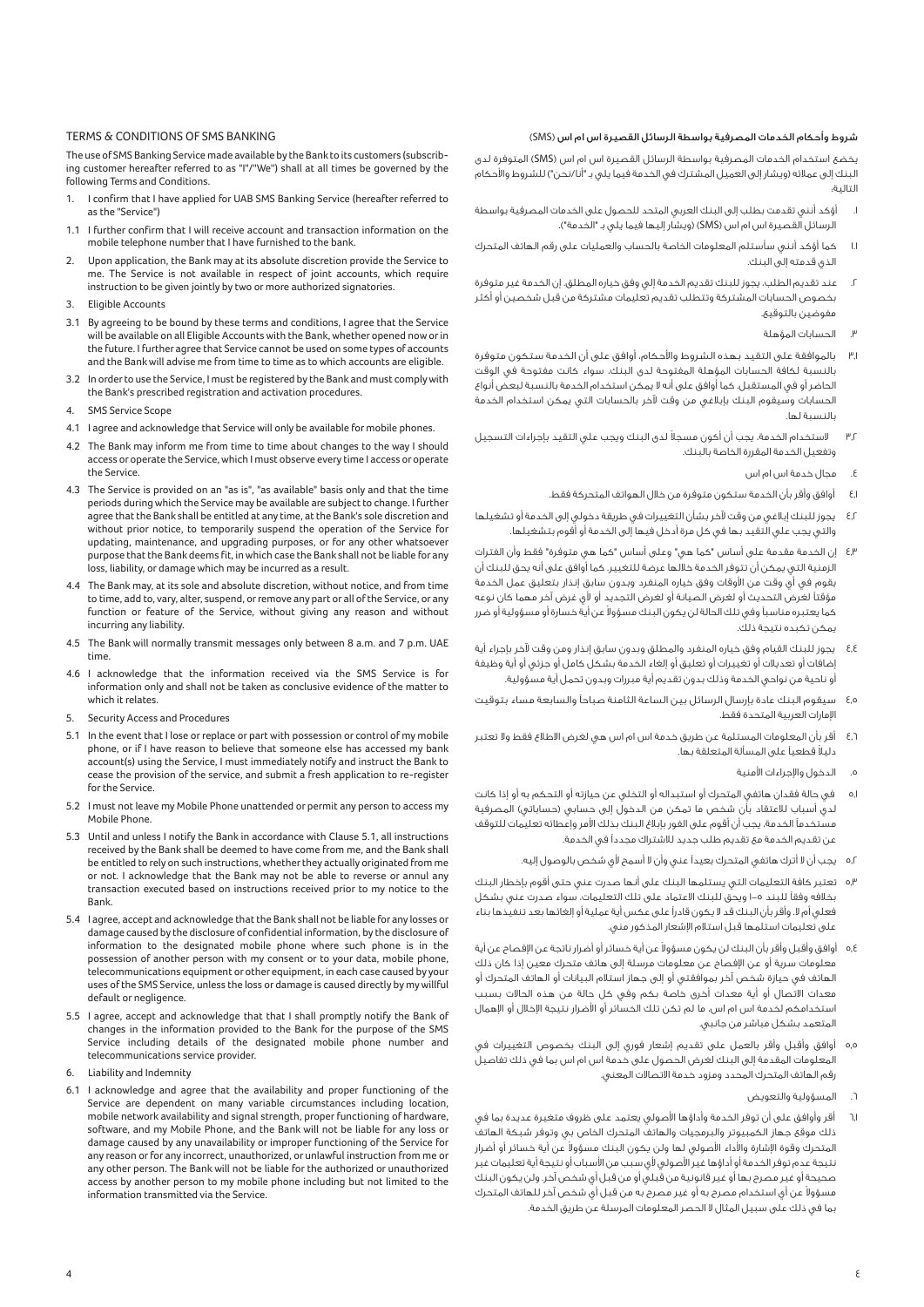- 6.2 I agree to indemnify and compensate the Bank for any damages, loss, expenses, or liability incurred by the Bank as a result of any breach by me of these Terms and Conditions.
- 6.3 The Bank has no relationship or cooperation agreements with any telecommunications company in relation to the SMS Service and the Customer hereby indemnifies the Bank against all actions, claims, demands, liabilities, costs and expenses of whatever nature that may result from the Bank's provision of the SMS Service to the Customer.
- 7. Charges
- 7.1 I agree the telecom service provider will charge me directly for receiving SMS messages from the Bank if the mobile phone providing me with the service is roaming outside the UAE and the foreign operator charges for SMS messages.
- 7.2 I hereby authorize the Bank to recover subscription fees as per the Bank's prevailing standard schedule of charges by debiting my account periodically.
- 7.3 I agree that this service is free of charge for the introductory period of 3 months from the date of subscription. After the introductory offer, the subscription fee of AED 5 per month is applicable.
- 7.4 I acknowledge that the Bank shall be entitled to impose separate fees and charges for the Service, which may be changed from time to time by notice to me.
- 8. Termination and Suspension
- 8.1 I agree that the Bank shall be entitled to terminate the Service at any time by a 30-day written notice to me without assigning any reason, or by such other mode of communication as may be prescribed by the Bank from time to time.
- 8.2 The Bank shall be entitled to terminate the Service by immediate notice upon the occurrence of any of the following events:
- 8.2.1 my breach of any provision of these terms and conditions,
- 8.2.2 my continued access to the Service posing any threat to the security, integrity or operations of the SMS Service or the Bank or its information systems or those of its other customers,
- 8.2.3 my Service had remained inactive for a reasonable period of time,
- 8.2.4 All my accounts with the Bank are terminated or closed.
- 8.3 Without prejudice to Clauses 4.3 or 4.4, the Bank shall be entitled to suspend my access to the Service without notice where a right of termination by the Bank exists, and such right of suspension may be exercised in lieu of termination, or as an additional remedy before termination.

#### 9. Evidence

I acknowledge and agree that the Bank's records and any records of my instructions made or performed, processed or effected through the Service by me or any person purporting to be me, or any record of transactions relating to the Service and any record of any transactions maintained or by any relevant person authorized by the Bank relating to or connected with the Service, whether stored in electronic or printed form, shall be binding and conclusive on me for all purposes whatsoever and shall be conclusive evidence of the instructions and transactions and of my liability to the Bank. I hereby agree that all such records are admissible in evidence and that I shall not challenge or dispute the admissibility, reliability, accuracy, or the authenticity of the contents of such records merely on the basis that such records were incorporated and/or set out in electronic form or were produced by or are the output of a computer system, and hereby waive any of my rights (if any) to so object.

- 10. Copyrights
- 10.1 I understand that the Service is the property of the Bank, which has the copyright interest in all software and documentation of the Service and any amendments including user guidelines in any form.
- 10.2 I agree to treat the access rights, documentation, or any other information related to the Service as strictly private and confidential at all times and shall not copy or reproduce the above in any form either in whole or in part or allow access to any other party without the Bank's prior consent in writing.
- 6.2 أوافق على تعويض البنك عن أية أضرار أو خسائر أو مصاريف أو مسؤولية يتكبدها البنك نتيجة أي إخلال من قبلي بهذه الشروط والأحكام.
- 6.3 ليست هناك أية علاقة أو اتفاقيات تعاون بين البنك وأية شركة اتصالات فيما يتعلق بخدمة اس ام اس ويتعهد العميل بموجب هذه الشروط والأحكام بتعويض البنك ضد كافة الدعاوى والمطالبات والطلبات والالتزامات والتكاليف والمصاريف مهما كانت طبيعتها والتي تكون ناتجة عن قيام البنك بتقديم خدمة اس ام اس إلى العميل.

.7 الرسوم

- 7.1 أوافق على أن تتقاضى الشركة المزود بخدمة الاتصالات الرسوم مني بشكل مباشر مقابل استلام رسائل اس ام اس من البنك إذا كان الهاتف المتحرك الذي يزودني بالخدمة خارج اµمارات العربية المتحدة وكذلك رسوم المشغل اجنبي بخصوص رسائل اس ام اس.
- 7.2 أفوض البنك بموجب هذه الشروط واحكام لاسترداد رسوم الاشتراك وفق جدول الرسوم القياسي النافذ لدى البنك بقيد تلك الرسوم في الرصيد الدائن لحسابي بشكل دوري.
- 7.3 أوافق على أن هذه الخدمة مجانية لمدة أولية تبلغ 3 أشهر اعتبارÝ من تاريخ الاشتراك فيها. وبعد انتهاء مدة العرض المجاني، يستحق رسم الاكتتاب بمعدل خمس (٥) دراهم شهرياً.
- 7.4 أقر بأنه يحق للبنك فرض رسوم وأجور مستقلة بخصوص الخدمة والتي يجوز تعديلها من وقت Úخر بموجب إشعار مقدم لي.
	- .8 إنهاء الخدمة وتعليقها
- 8.1 أوافق على أنه يحق للبنك إنهاء الخدمة في أي وقت من اوقات بموجب إشعار خطي إلي تبلغ مدته ٣٠ يوماً بدون تقديم أية مبررات أو عن طريق أية وسيلة اتصال أخرى يحددها البنك من وقت Úخر.
	- 8.2 يحق للبنك إنهاء الخدمة بموجب إشعار إنهاء فوري عند حدوث أي من الحالات التالية:
		- 8.2.1 في حالة إخلالي بأي شرط من هذه الشروط واحكام.
- 8.2.2 في حالة دخولي المستمر إلى الخدمة مما يؤدي إلى تهديد أمن أو سلامة أو عمل خدمة اس ام اس أو البنك أو أنظمة المعلومات الخاصة به أو تلك الخاصة بعملائه اÚخرين.
	- 8.2.3 في حالة عدم قيامي بتفعيل الخدمة لفترة زمنية معقولة.
		- 8.2.4 في حالة إنهاء أو إغلاق كافة حساباتي لدى البنك.
- 8.3 بدون المساس بأحكام البند 4-3 أو ،4-4 يحق للبنك تعليق دخولي إلى الخدمة بدون سابق إنذار في حالة وجود حق للبنك بإنهاء الخدمة ويجوز للبنك ممارسة حق تعليق الخدمة لمذكور بدلا من إنهائها أو كإجراء إضافى قبل الإنهاء.
	- .9 دلالة سجلات البنك

أقر وأوافق على أن سجلات البنك وأية سجلات خاصة بالتعليمات الصادرة عني أو التي يتم تنفيذها أو معالجتها من خلال الخدمة من قبلي أو من قبل أي شخص يتصرف بالنيابة عني أو أي سجل للعمليات المتعلقة بالخدمة وأى سجل لأية عمليات محتفظ به أو من قبل أي شخص معنى مفوض من قبل البنك فيما يتعلق بالخدمة أو بخصوصها، سواء كانت تلك السجلات مخزنة بطريقة إلكترونية أو بصيغة مطبوعة، تعتبر ملزمة وقطعية بالنسبة لي لكافة اغراض مهما كان نوعها وتعتبر دليلاً قطعياً على التعليمات والعمليات وعلى مسؤوليتى تجاه البنك. وأوافق بموجب هذه الشروط والأحكام على أن كافة تلك السجلات مقبولة كدليل إثبات وأنني لن أعترض على أو أنازع في قبول أو موثوقية أو دقة أو صحة محتويات تلك السجلات فقط على أساس أن تلك السجلات كانت مخزنة و/أو محتفظ بها بصيغة إلكترونية أو أنها صدرت عن جهاز كمبيوتر أو أعدت بواسطته وأتنازل بموجب هذه الشروط والأحكام عن أي حق أملكه (إن وجد) في الاعتراض بذلك الخصوص.

.10 حقوق الطبع

- 10.1 من المفهوم لدي أن الخدمة ملك للبنك والذي يملك حقوق الطبع في كافة البرمجيات والمستندات الخاصة بالخدمة وأية تعديلات بما في ذلك كتيب تعليمات المستخدم بأية صيغة.
- 10.2 أوافق على معاملة حقوق الدخول أو المستندات أو أية معلومات أخرى فيما يتعلق بالخدمة باعتبارها خاصة وسرية في كافة اوقات مع عدم نسخها أو إعادة إنتاجها أو طباعتها بأية صيغة إما بشكل كلى أو جزئى أو السماح لأى طرف آخر بالدخول إلى الخدمة بدون موافقة خطية مسبقة من البنك.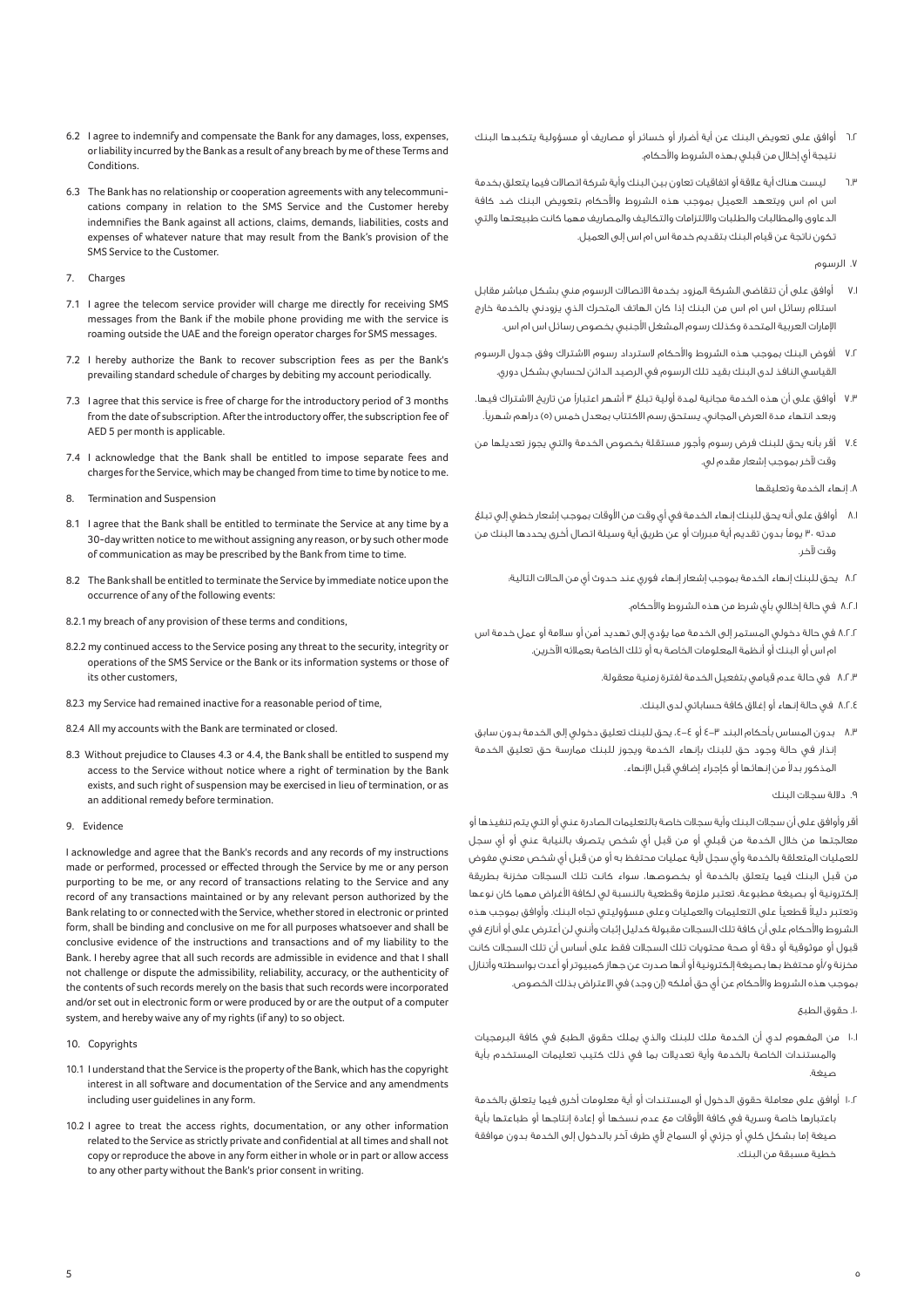شروط وأحكام الخدمات المصرفية المقدمة من البنك العربي المتحد عن طريق الانترنت والهاتف المتحرك مقدمة

# TERMS & CONDITIONS OF UAB ONLINE AND MOBILE BANKING

### PREAMBLE

In these conditions, "Subscriber" means the customer (Individual(s) or Joint account holders or Power of Attorney/Mandate holders) to whom the Service has been provided and "Service"/UAB Online Service" means UAB Online - Internet Banking & Mobile Banking Services (hereinafter referred to as "UAB Online") which is a service of United Arab Bank ("UAB"), Sharjah, United Arab Emirates (hereinafter referred to as the "Bank"), that provides access to the Subscriber to view and operate his/her account(s) (hereinafter referred to as "Account(s)") through computer terminals connected to the internet (a reference to a gender includes reference to each gender).

The terms and conditions which are an integral part of "UAB Online Agreement"/Application hereunder set out the rights and obligations of the Subscriber and the Bank, in connection with the Subscriber's use of UAB Online. All the terms of this agreement are legally binding, so the Subscriber must read them carefully before the Subscriber submits the application form (hereinafter referred to as "Application").

The Subscriber acknowledges, understands and confirms his consent to the following: 1. ELIGIBILITY

- 1.1 In order to use the UAB Online Service, the Subscriber must maintain an account with the Bank in the UAE. If the Account relationship is terminated for any reason, or in the event of any breach of the terms and conditions herein contained, the Bank shall be entitled forthwith to cancel the Service.
- 1.2 The Subscriber must become registered with the Bank for the use of the Service and meet the Bank's registration/subscription requirements.
- 1.4 The Bank reserves the right to refuse an Application/subscription and may, at its sole discretion, withdraw at any time all rights and privileges pertaining to the Service.
- 1.5 The Subscriber undertakes to execute any additional documents that may be required by the Bank prior to provision of any modified/additional facilities under the Service to the Subscriber. Where a Subscriber fails to comply with the above requirements, he shall not be eligible for such enhanced or modified Service and the Bank will also be entitled to withdraw the Service provided earlier.
- 2. RESOURCE REQUIREMENTS FOR SET UP AND USE OF THE SERVICE

The UAB Online Service requires a computer system connected to the Internet Service Provider (ISP) and a browser that is compatible with the minimum level of security stipulated for using UAB Online.

The Subscriber shall be responsible for obtaining access to the Internet (including the selection of an ISP) and hiring or purchasing equipment necessary for using UAB Online. Since the Bank is neither an equipment supplier nor a telecommunication network provider, it will not be held liable in this regard.

#### 3. SECURITY

- 3.1 For the Subscriber to be able to use the Service, the Subscriber will be provided with User Login ID and Password by the Bank. These will be used to identify the Subscriber whenever the Subscriber accesses the Service.
- 3.2 Login ID(s) and Password(s) are confidential and the Subscriber is fully responsible for their use and custody. The Subscriber is also liable for the consequences of any disclosure, unintentional or otherwise, and the transmission of such information to third parties.
- 3.3 Should the Subscriber discover, or suspect that his password is known to an unauthorized user, the Subscriber must immediately change the password himself through the UAB Online Service.
- 3.4 The Subscriber should change his Password on a periodical basis through the UAB Online Service. Whenever a Subscriber changes his Password, the Subscriber must take care not to choose number(s) that are likely to be guessed by anyone trying to access the Service.
- 3.5 If the Subscriber has any doubt that anyone is misusing its accounts through the service or that its user name or password have been revealed to another party, the Subscriber must inform the Bank as soon as possible, thereafter it shall send a written notice. The Subscriber will be held responsible for all amounts resulted from using its user name and password till the time of receiving the written notice from the Subscriber.
- 3.6 As a security precaution, access to UAB Online shall be blocked if the Password has not been correctly entered for permissible number of attempts.
- 3.7 If the Subscriber becomes aware of any transaction on any of the accounts that has not been validly authorized by him, the Subscriber must notify the Bank immediately in writing.
- 3.8 The Subscriber must not allow anyone else to operate the Service on his behalf.
- 3.9 The Subscriber must not leave his computer unattended while the Subscriber is logged on to the UAB Online Service. Furthermore, the Subscriber should ensure that he has logged out of the Service before leaving the computer.
- 3.10 The Subscriber confirms that in submitting the Application for UAB Online Service; the Subscriber's Joint account holder(s) is/are satisfied for him/her to access the joint account(s) via UAB Online.

في هذه الشروط، تعني كلمة "مشترك" العميل (سواء كان فرداً (أفراداً) أو مالكي حساب مشترك أو حاملي وكالة قانونية أو تفويض) الذي قدمت إليه الخدمة وتعني كلمة "خدمة" أو عبارة "خدمات ر<br>البنك العربي المتحد عن طريق الانترنت" الخدمات المصرفية التي يقدمها البنك العربي المتحد عبر الشبكة/عن طريق الانترنت (ويشار إليها فيما يلي بعبارة "خدمة البنك العربي المتحد المصرفية عبر الشبكة") وهي خدمة مقدمة عن طريق البنك العربي المتحد ("البنك العربي المتحد") في إمارة الشارقة، اµمارات العربية المتحدة (ويشار إليه فيما يلي بـ "البنك") والذي يمنح حق الدخول إلى الخدمة إلى المشترك للإطلاع على حسابه (حساباته) وتشغيلها (ويشار إليها فيما يلي بـ "الحساب (الحسابات)") من خلال أجهزة كمبيوتر موصولة بالانترنت (تشمل اµشارة إلى أحد الجنسين الجنس اÚخر).

تبين الشروط والأحكام التى تشكل جزءاً من "اتفاقية البنك العربى المتحد عبر الشبكة"/الطلب المقدم بموجب هذه الشروط واحكام حقوق والتزامات كل من المشترك والبنك فيما يتعلق باستخدام المشترك لخدمة البنك العربي المتحد عبر الشبكة. تعتبر كافة شروط هذه الاتفاقية ملزمة قانوناً وبالتالي يجب على المشترك قراءتها بعناية ودقة قبل تقديم نموذج طلب الاشتراك فيها (ويشار إليه فيما يلي بـ "الطلب").

يقر المشترك ويدرك ويؤكد على موافقته على ما يلي:

.١ اهلية

- ١٫١ لاستخدام خدمة البنك العربي المتحد عبر الشبكة، يجب على المشترك الاحتفاظ بحساب لدى البنك في الإمارات العربية المتحدة. وفي حالة إنهاء الحساب لأي سبب من الأسباب أو .<br>في حالة أي إخلال بالشروط والأحكام المتضمنة في هذه الاتفاقية، يحق للبنك إلغاء الخدمة على الفور.
- ١٫٢ يجب تسجيل اسم المشترك لدى البنك بخصوص استخدام الخدمة والوفاء بمتطلبات التسجيل/الاشتراك الخاصة بالبنك.
- يحتفظ البنك بالحق في رفض أي طلب/اشتراك ويجوز له وفق خياره المنفرد إلغاء كافة الحقوق والامتيازات المتعلقة بالخدمة في أي وقت من الأوقات.
- ١٫٤ يتعهد المشترك بالتوقيع على أية مستندات إضافية بناء على طلب البنك وذلك قبل تقديم أية تسهيلات معدلة/إضافية بموجب الخدمة إلى المشترك. وفي حالة عدم تمكن ً المشترك من التقيد بالمتطلبات المذكورة أعلاه، لن يكون مؤهلا للحصول على تلك الخدمة المعززة أو المعدلة ويحق للبنك في تلك الحالة سحب الخدمة التي سبق له تقديمها إلى المشترك.

.٢ متطلبات الموارد بخصوص إنشاء الخدمة واستخدامها

يحتاج تقديم خدمة البنك العربي المتحد عبر الشبكة إلى جهاز كمبيوتر موصول بمزود خدمة الانترنت وبجهاز تصفح يتناسب مع الحد ادنى لمستوى امن المحدد بخصوص استخدام خدمة البنك العربي المتحد عبر الشبكة.

يتحمل المشترك المسؤولية عن الدخول إلى شبكة الانترنت (بما في ذلك اختيار مزود خدمة الانترنت) واستئجار أو شراء المعدات الضرورية لاستخدام خدمة البنك العربي المتحد عبر الشبكة. وبما أن البنك ليس مورد معدات ولا مزود شبكة اتصالات، فإنه لا يتحمل أية مسؤولية بهذا الخصوص.

#### .٣ امن

- ٣٫١ لتمكين المشترك من استخدام الخدمة، سيتم تزويده بهوية دخول مستخدم وبكلمة مرور من قبل البنك. وسيتم استخدام هذه البيانات للتعرف إلى هوية المشترك كلما حاول الدخول إلى الخدمة.
- ٣٫٢ تعتبر هوية (هويات) الدخول وكلمة (كلمات) المرور سرية ويتحمل المشترك كامل لمسؤولية عن استخدامها والمحافظة عليها. كما يعتبر المشترك مسؤولا عن عواقب أي إفصاح عن تلك المعلومات إلى أطراف أخرى، سواء بشكل غير مقصود أو خلاف ذلك، وعن عواقب إرسالها إلى تلك اطراف.
- ٣٫٣ في حالة اكتشاف المشترك أو الاشتباه بأن كلمة المرور الخاصة به أصبحت معروفة لدى أي .<br>مستخدم غير مصرح له باستخدام الخدمة، يجب على المشترك تغيير كلمة المرور بنفسه على الفور من خلال خدمة البنك العربي المتحد عبر الشبكة.
- ٣٫٤ يجب على المشترك تغيير كلمة المرور الخاصة به على أساس دوري من خلال خدمة البنك العربي المتحد عبر الشبكة. وكلما قام المشترك بتغيير كلمة المرور الخاصة به، يجب على المشترك بذل العناية لعدم اختيار رقم (أرقام) من المحتمل تخمينها من قبل أي شخص يحاول الدخول إلى الخدمة.
- ٣٫٥ إذا كان لدى المشترك أي شك بأن شخص ما يعبث بحساباته من خلال الخدمة أو أن اسم المستخدم أو كلمة المرور الخاصة به أصبحت معروفة لدى طرف آخر، يجب على المشترك إبلاغ البنك في أسرع وقت ممكن وبعد ذلك يجب عليه إرسال إشعار خطي إلى البنك بذلك. ويتحمل المشترك المسؤولية عن كافة المبالغ المسحوبة نتيجة استخدام اسم المستخدم وكلمة المرور الخاصة به حتى ذلك الوقت الذي يستلم فيه البنك اµشعار الخطي المذكور من المشترك.
- ٣٫٦ كإجراء احترازي أمني، يحجب الدخول إلى خدمة البنك العربي المتحد عبر الشبكة في حالة إدخال كلمة المرور لعدد المرات المسموح بها بشكل خاطئ.
- ٣٫٧ إذا أصبح المشترك على علم بأية عملية أو بسحب أي مبلغ من أحد حساباته بدون أي - .<br>تفويض أصولي منه، يجب على المشترك إبلاغ البنك بذلك الأمر خطياً وبشكل فوري.
	- ٣٫٧ يجب على المشترك عدم السماح لأى شخص آخر بتشغيل الخدمة بالنيابة عنه.
- ٣٫٩ يجب على المشترك عدم ترك جهاز الكمبيوتر الخاص به أثناء اتصاله بخدمة البنك العربي المتحد عبر الانترنت. كما يجب على المشترك ضمان خروجه من الخدمة قبل ترك جهاز الكمبيوتر.
- ٣٫١٠ يؤكد المشترك أنه بتقديم الطلب للاشتراك في خدمة البنك العربي المتحد عبر الانترنت، فإن مالك (مالكي) الحساب المشترك التابعين للمشترك يوافقون على دخوله إلى الحساب المشترك (الحسابات المشتركة) عن طريق خدمة البنك العربي المتحد عبر الشبكة.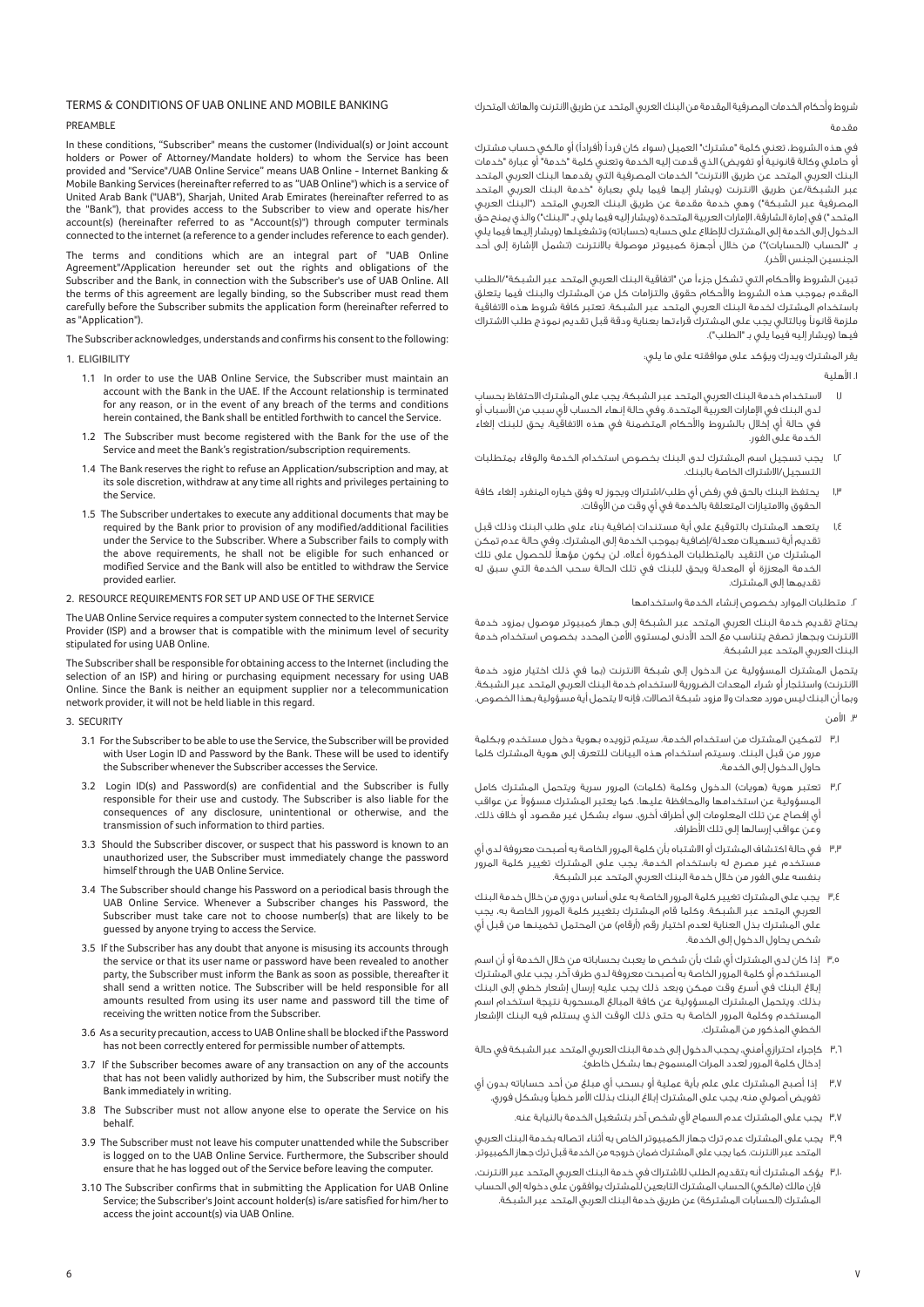### 4. BANKING AND FINANCIAL TRANSACTIONS

- 4.1 The Bank shall be entitled to act on any instructions given by the Subscriber through UAB Online which may include mail message, banking instructions or financial instructions without any further reference to the Subscriber and without requiring written verification from the Subscriber.
- 4.2 Once a Subscriber has given an instruction through the UAB Online Service, the Subscriber will not be able to reverse it. The Bank will be under no obligation to reverse any instruction given by a Subscriber through the UAB Online Service However, the Bank may try to reverse an instruction after it has been given to the extent that this is possible under the rules and practices of the banking system. The Subscriber will be responsible for any costs the Bank incurs as a result in this respect.
- 4.3 The Bank's record of any transaction processed through the use of UAB Online Service shall be conclusive evidence of such transaction(s) and legally binding on the Subscriber for all purposes.
- 4.4 The Bank shall have the right to reject or cancel any banking or financial transaction in the event of any transaction being incomplete, inconsistent, incorrect or in breach of any statutory or regulatory legislation.
- 4.5 Financial transaction(s) wilt be processed subject to the availability of cleared funds in the relative Account(s). The Subscriber shall ensure that sufficient funds are available in the Account before making any transfers. Where the execution of any financial transaction would result in the Account(s) becoming overdrawn or exceeding the existing overdraft limit granted by the Bank, the Bank shall have the absolute right to refuse the transaction. Where the Bank has chosen to execute such a financial transaction. the Bank has the right to combine or consolidate all or any of the Subscriber's Account(s) at any of its branches and set off or transfer any sums standing to the credit of any or more of such accounts along with any charges as applicable The combination, consolidation, set off and transfers referred to in this clause may be made on one or more occasions at the Bank's absolute discretion.
- 4.6 Electronic Transfers, whether internal or external, using the UAB Online Service shall be restricted to a maximum amount of banking business day limit approved by UAB.
- 4.7 Transfers between the Subscriber's own Accounts or to other accounts maintained with the Bank shall be processed subject to the conditions given in Clause 4.14 and 4.15 below.
- 4.8 Transfers will be made only to or from Current Account(s) and Savings Account(s).
- 4.9 Transfers made from the Subscriber's Account(s) to Beneficiary(ies) having bank accounts with other banks within/outside the UAE shall be subject to normal banking rules and practice and any relevant Central Bank directives.
- 4.10 The Bank shall not be responsible for any loss or damages or Immediate refund which may arise from failure to properly identify the beneficiary or for non-payment of any bank Payment Instrument because of wrong input of beneficiary's details, mistakes or omission.
- 4.11 The Subscriber acknowledges by the Bank that it is aware of the technology limits and restrictions in the mean time, and that the restrictions of the use of the service and the availability of the service depends on the technology's implementations and its use restrictions. The Subscriber releases the Bank from any responsibility arising from the Subscriber's failure to use the service for whatever reason.
- 4.12 The Bank shall not accept any claims for compensation of interest, loss of interest or transaction value date for any Financial transaction carried out through UAB Online.
- 4.13 The Subscriber hereby, irrevocably and unconditionally without any right of objection, accepts all authorized debits arising from the use of the Service, without limitation.
- 4.14 Transfer instructions between Subscriber's own Accounts with the Bank or to other Accounts maintained with the Bank are governed by the Bank's existing policies and practices.
- 4.15 Transfer orders to beneficiary maintaining account with other bank within/outside the UAE and other requests for Financial Transactions should be received as per Bank's existing policies and practices and Central Bank directives.
- 4.16 The Subscriber acknowledges that not all transactions executed through UAB Online Service will generate confirmation advice although it will be recorded in the Subscriber's Statement of Account (being provided as per agreement between the Bank and the Subscriber).
- 4.17 It shall not be possible for a Subscriber to effect a banking or financial transaction which is not defined or forming a part of the banking rights.
- 4.18 The Subscriber's Account(s) shall be debited by the Bank with fees and charges for any banking and financial transaction(s) executed through the UAB Online Service Such fees and charges levied shall be as per the Bank's Schedule of Charges/tariff.
- 4.19 In case Joint accounts are operated under Joint signatures only, for Funds Transfer functions, a validation of Funds Transfer transaction will be required (under the "Double Signature" function) by the Joint account holders, as is the case under normal banking transactions for such Accounts.
- 4.20 The Bank reserves the right to postpone a transaction for any reason beyond its control.

.٤ العمليات المصرفية والمالية

- ٤٫١ يحق للبنك التصرف بناء على أية تعليمات يقدمها المشترك من خلال خدمة البنك العربي المتحد عبر الشبكة والتي يمكن أن تشمل الرسائل بالبريد أو التعليمات المصرفية أو التعليمات المالية بدون الرجوع إلى المشترك وبدون الحاجة إلى تأكيد خطي من المشترك.
- ٤٫٢ فور قيام المشترك بتقديم أية تعليمات من خلال خدمة البنك العربي المتحد عبر الشبكة، لن يكون بمقدوره عكس تلك التعليمات. لن يكون على البنك أي التزام بعكس أية تعليمات مقدمة له من قبل أي مكتتب عن طريق خدمة البنك العربي المتحد عبر الشبكة. إلا أنه يجوز للبنك محاولة عكس تلك التعليمات بعد صدورها وذلك إلى الحد الممكن بموجب قواعد وأعراف النظام المصرفي. ويتحمل المشترك المسؤولية عن أية تكاليف يتكبدها البنك بهذا الخصوص.
- ٤٫٣ يعتبر سجل البنك بخصوص أية عمليات منفذة من خلال استخدام خدمة البنك العربي المتحد عبر الشبكة دليلاً قطعياً على تلك العملية (العمليات) ويعتبر ملزماً للمشترك لكافة الأغراض.
- ٤٫٤ يملك البنك الحق في رفض أو إلغاء أية عملية مصرفية أو مالية في حالة عدم اكتمال أية عملية أو عدم توافقها أو عدم صحتها أو في حالة مخالفتها ية قوانين أو لوائح.
- ٤٫٥ تنفذ العملية (العمليات) المالية مع مراعاة توفر مبالغ صافية في الحساب (الحسابات) ذات الصلة. يجب على المشترك ضمان توفر مبالغ كافية في الحساب قبل إجراء أية تحويلات مالية. وإذا كان تنفيذ أية عملية مالية سيؤدي إلى جعل الحساب (الحسابات) مسحوباً على المكشوف أو يتجاوز حد السحب الحالي على المكشوف الممنوح من البنك فإن البنك يملك الحق المطلق في رفض تنفيذ العملية. وفي حالة اختيار البنك تنفيذ مثل تلك العملية المالية، يملك البنك الحق في دمج أو توحيد كافة أو بعض حسابات المشترك الموجودة لدى أي من فروعه ومقاصة أو تحويل أية مبالغ موجودة في الرصيد الدائن لحساب واحد أو أكثر من تلك الحسابات مع تقاضي أية رسوم كما هو نافذ. يجوز إجراء عمليات دمج الحسابات أو توحيدها أو عمليات المقاصة أو التحويل المالي المشار إليها في هذا البند في مناسبة واحدة أو أكثر وفق خيار البنك المطلق.
- ٤٫٦ تقتصر التحويلات المالية اµلكترونية، سواء كانت داخلية أم خارجية، باستخدام خدمة البنك العربي المتحد عبر الشبكة على الحد اقصى لعدد أيام العمل المصرفية المقبول لدى البنك العربي المتحد.
- ٤٫٧ تنفذ التحويلات المالية بين حسابات المشترك أو إلى حسابات أخرى محتفظ فيها لدى البنك مع الالتزام بالشروط المبينة في البندين ١٤-٤ و١٥-٤ أدناه.
- ٤٫٨ تنفذ التحويلات المالية فقط إلى أو من الحساب (الحسابات) الجارية وحساب (حسابات) التوفير.
- ٤٫٩ تخضع التحويلات المالية من حساب (حسابات) المشترك إلى مستفيد (مستفيدين) يملكون حسابات مصرفية لدى بنوك أخرى داخل أو خارج اµمارات العربية المتحدة للقواعد .<br>والممارسات المصرفية المعتادة ولأية توجيهات ذات صلة صادرة عن البنك المركزي في اµمارات العربية المتحدة.
- ٤٫١٠ لن يكون البنك مسؤولا عن أية خسارة أو أضرار أو عملية إرجاع أموال فورية والتى تنشأ عن التقصير في التعرف على هوية المستفيد بشكل أصولي أو عن عدم سداد قيمة أي سند دفع مصرفي بسبب اµدخال الخاطئ لبيانات المستفيد أو بسبب حدوث أخطاء أو بسبب اµغفال.
- ٤٫١١ يقر المشترك تجاه البنك بأنه على علم بالحدود والقيود التقنية في الوقت الراهن وبأن القيود على استخدام الخدمة وتوفرها تعتمد على التطبيقات التكنولوجية وقيود الاستخدام الخاصة بها. يعفي المشترك البنك من أية مسؤولية تنشأ عن عدم تمكن المستخدم من استخدام الخدمة لأق سبب من الأسباب.
- ٤٫١٢ لن يقبل البنك بأية مطالبات بالتعويض عن الفائدة أو خسارة الفائدة أو تاريخ تقييم العملية بالنسبة لأية عملية مالية تنفذ من خلال خدمة البنك العربي المتحد عبر الشبكة.
- ٤٫۱۴ يقبل المشترك بموجب هذه الشروط والأحكام وبشكل غير مشروط وغير قابل للإلغاء وبدون أي حق في الاعتراض بكافة القيود المدينة المصرح بها الناشئة عن استخدام الخدمة بدون قيد أو شرط.
- ٤٫١٤ تخضع التعليمات الخاصة بتحويل الأموال بين حسابات المشترك المفتوحة لدى البنك أو إلى أية حسابات أخرى مفتوحة لدى البنك للسياسات والممارسات القائمة لدى البنك.
- ٤٫١٥ يجب استلام أوامر تحويل الأموال الى المستفيد الذي يحتفظ بحساب لدى بنك آخر ضمن أو خارج اµمارات العربية المتحدة وكذلك أية طلبات أخرى بخصوص العمليات المالية وفق السياسات والممارسات القائمة لدى البنك ووفق توجيهات البنك المركزي.
- ٤٫١٦ يقر المشترك بأن إشعار التأكيد على العملية قد لا يصدر بخصوص كافة العمليات المنفذة من خلال خدمة البنك العربي المتحد عبر الشبكة على الرغم من قيدها في كشف الحساب الخاص بالمشترك (والذي سيتم تقديمه وفقاً لاتفاق مبرم بين البنك والمشترك).
- ٤٫١٧ من غير الممكن بالنسبة لأى مشترك تنفيذ أية عملية مصرفية أو مالية غير محددة أو لا تشكل جزءاً من الحقوق المصرفية.
- ٤٫١٨ سيقوم البنك بقيد الأجور والرسوم عن أية عملية (عمليات) مصرفية ومالية منفذة من خلال خدمة البنك العربي المتحد عبر الشبكة في الرصيد المدين لحساب (حسابات) المشترك. وتفرض تلك الأجور والرسوم وفقاً لجدول الرسوم/التعرفة الخاص بالبنك.
- ٤٫١٩ في حالة تشغيل حسابات مشتركة بموجب تواقيع مشتركة فقط، سيكون مطلوبا .<br>تقديم تأكيد عل صحة عملية تحويل الأموال (بموجب وظيفة "التوقيع المزدوج") من قبل مالكي الحساب المشترك وذلك لأغراض تحويل الأموال كما هو الحال بموجب العمليات المصرفية المعتادة بخصوص تلك الحسابات.
	- ٤٫٢٠ يحتفظ البنك بالحق فى تأجيل تنفيذ أية عملية لأى سبب خارج نطاق سيطرته.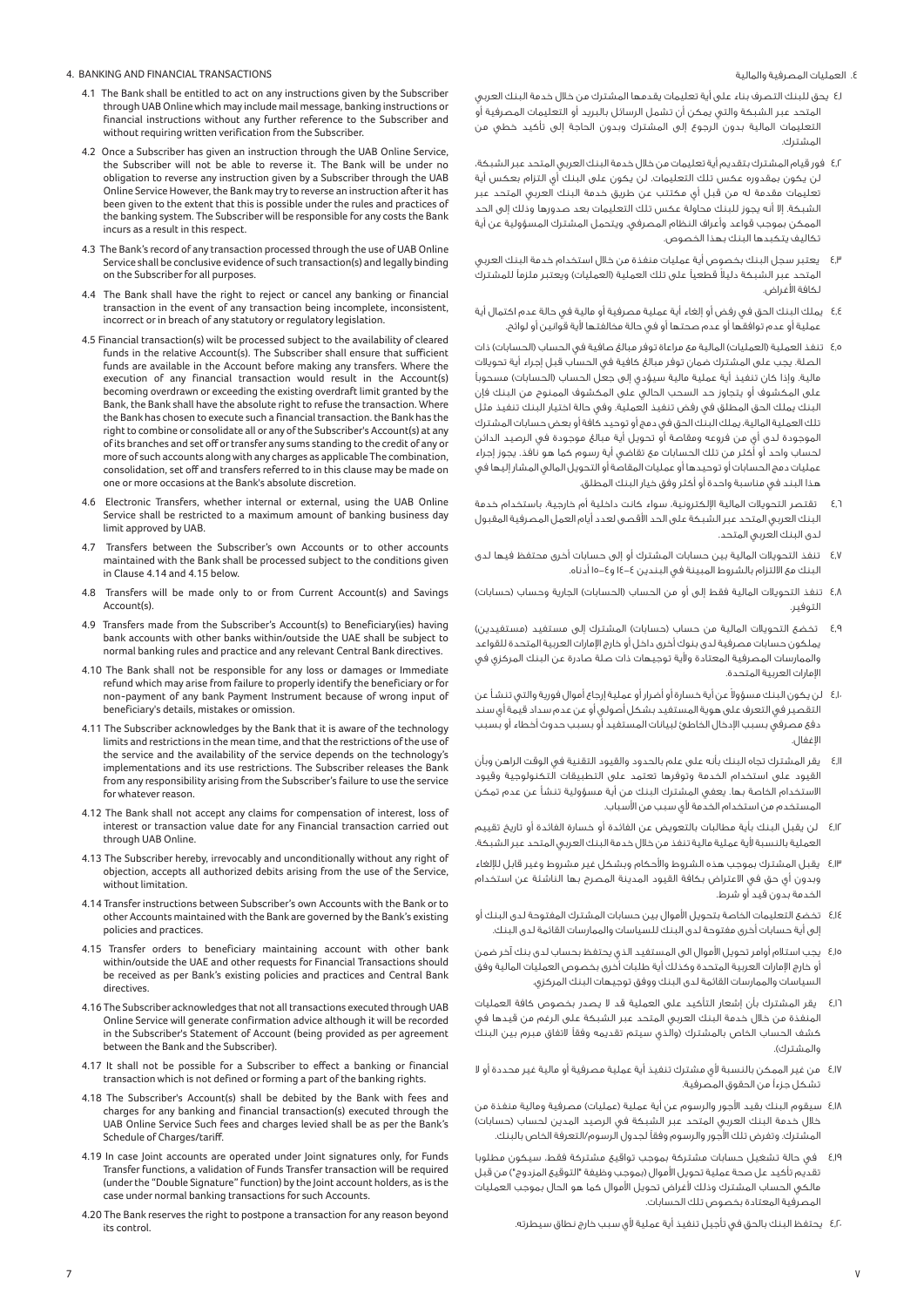### .٥ اهلية

لا يتحمل البنك أية مسؤولية عن تعطل أو عدم أداء خدمة البنك العربي المتحد عبر الشبكة سباب خارج نطاق سيطرة البنك كما لا يتحمل البنك أية مسؤولية عن أية خسائر أو أضرار تنشأ بشكل مباشر أو غير مباشر عن أي عطل أو خلل في خدمة البنك العربي المتحد عبر الشبكة.

#### ٦. التعديل

بسبب الطبيعة المتطورة لأجهزة الكمبيوتر وبرامجها وملحقاتها وتحديثاتها، يحتفظ البنك بالحق في تكييف أو تعديل الخدمة والشروط واحكام المتضمنة في اتفاقية البنك العربي المتحد عبر الشبكة في أي وقت من الأوقات.

- .٧ اµنهاء
- ٧٫١ يجوز للمشترك إلغاء استخدامه لخدمة البنك العربي المتحد عبر الشبكة في أي وقت ...<br>بتقديم إشعار خطي بالإلغاء إلى البنك. واعتباراً من وقت استلام ذلك الإشعار من قبل البنك، يملك البنك الحق في تنفيذ كافة عمليات تحويل الأموال/العمليات الأخرى قيد التنفيذ والتي سبق للمشترك البدء في تنفيذها حتى اµنهاء التام للخدمة.
- ٧٫٢ يقوم البنك بإنهاء استخدام المشترك لخدمة البنك العربي المتحد عبر الشبكة في حالة قيام أي من مالكي الحساب المشترك بإبلاغ البنك بأنهم لم يوافقوا على الطلب المقدم من المشترك للاشتراك في خدمة البنك العربي المتحد عبر الشبكة و/أو بأنه لم يعد باµمكان تشغيل الحساب المشترك بناء على تعليمات المشترك. ويقر المشترك ويوافق على تعويض البنك بهذا الخصوص.
- يجوز للبنك إنهاء تقديم خدمة البنك العربي المتحد عبر الشبكة إلى المشترك في أي وقت من اوقات بدون الحاجة لتقديم أي مبرر. وفي حالة إنهاء الخدمة، يقوم البنك بإبلاغ المشترك بذلك اµنهاء عن طريق رسالة بالبريد العادي.

### ٨. الشروط والأحكام الأخرى

- ٨٫١ يجب أن تكون السجلات الحسابية المرسلة عن طريق خدمة البنك العربي المتحد عبر الشبكة متفقة مع القيود الحسابية الواردة في دفاتر البنك عند إرسال تلك السجلات. ويقبل المشترك بسجلات وبيانات البنك وتعتبر ملزمة له ودليلاً قطعياً ضده ولا يجوز له الاعتراض عليها أو المنازعة في صحتها.
- ٨٫٢ تعتبر أية مواد مطبوعة/كشوفات أو ملفات والتي تكون فيها أية عملية (عمليات) أو معلومات متعلقة بحساب (حسابات) المشترك مطبوعة أو محملة على أنها لغرض الاستخدام من قبل المشترك فقط.
- ٨٫٣ يفوض المشترك البنك بمشاركة كافة المعلومات والعمليات الناتجة عن الاشتراك في الخدمة مع شركاء الدعم الغني وشركة مزودي الخدمات الأخرى التابعين للبنك.
- من المفهوم أن هذه الشروط والأحكام تعتبر مكملة لأية أحكام أخرى واردة فى أية اتفاقيات أخرى مبرمة بين المشترك والبنك وفي حالة وجود أي تعارض أو خلاف بين شروط وأحكام خدمة البنك العربي المتحد عبر الشبكة وأية أحكام أخرى في أية اتفاقية أخرى مبرمة بين المشترك والبنك. تسري أحكام الاتفاقية الاخرى المذكورة.
- ٨٫٥ يصرح المشترك ويوافق على أنه لا يملك أي حق بخصوص أية برمجيات أو رمز برمجيات أو .<br>فيما يتعلق بأية مواصفات أو تقنيات أو بأية بيانات أخرى يقدمها البنك إلى العميل لغرض تقديم الخدمة وباµضافة لهذا، لن يحوز العميل على أي حق ملكية فكرية أو حق نشر بخصوص ما سبق ذكره.

#### .٩ الحقوق

يعتبر موقع خدمة البنك العربي المتحد عبر الشبكة والخدمات المقدمة من خلاله ملكÇ للبنك العربي المتحد. ويحتفظ البنك بالحق المطلق في تعديل/تغيير أي من الشروط والأحكام الواردة في هذه الاتفاقية.

#### ملاحظات هامة:

- .١ من المفهوم لدى المفوضين بالتوقيع بشكل مشترك على الحساب بأن اختيار أحدهم للتوقيع منفرداً على الحساب سيمنحه الحق بطلب تحويل المبلغ المبين في الرصيد الدائن بشكل كلي أو جزئي إلى حسابه الشخصي. كما يملك الحق في رهن الرصيد المذكور بشكل كامل أو جزئي كضمان مقابل التسهيلات الممنوحة له أو إلى الغير. كما تسري هذه القاعدة على المفوضين بالتوقيع بشكل مشترك في حالة كونهم أكثر من شخص واحد. بالتالي وفي حالة رفض هذا الشرط من قبل المفوضين بالتوقيع بشكل مشترك على الحساب، يجب عليهم شطبه مع التوقيع عليه بهذا الخصوص.
- .٢ من المفهوم لدى المفوضين بالتوقيع بشكل مشترك على الحساب بأن اختيار أحدهم .<br>للتوقيع منفرداً على الحساب سيمنحه التفويض لطلب واستخدام كافة الخدمات المتوفرة لدى البنك بما في ذلك تحويل المبلغ المبين في الرصيد الدائن بشكل كامل أو جزئي إلى حسابه الشخصي باستخدام الخدمات التالية: الخدمات المصرفية عبر الهاتف أو بطاقات الائتمان أو بطاقة الصراف اÚلي أو الخدمات المصرفية عبر الانترنت. وفي حالة عدم رغبة المفوضين بالتوقيع على الحساب بالتقيد بما سبق ذكره، يجب شطب هذه الفقرة مع التوقيع عليها من قبل المفوضين بالتوقيع بشكل مشترك بهذا الخصوص.
- يملك البنك الحق في إضافة مبالغ التحويلات المالية الواردة ومبالغ الشيكات إلى رصيد الحسابات المشتركة في حالة اشتراط وجود رقم حساب واسم أحد المفوضين بالتوقيع بشكل مشترك على الحساب ما لم تنص تعليمات المفوضين بالتوقيع بشكل مشترك على الحساب على خلافه ويجب تقديم تأكيد صادر عن المفوضين بالتوقيع بشكل مشترك على الحساب بتنازلهم عن حقهم في صحة القيد أو المطالبة بأية تعويضات في حالة عدم تقديم أية تعليمات بذلك الخصوص.
- .٤ يجب على العميل الرجوع إلى البنك لاستيضاح أية شروط مستخدمة في نموذج الطلب في حالة عدم فهمه لها بشكل كامل ولن يتحمل البنك أية مسؤولية في حالة عدم حصول العميل على توضيح كاف قبل التوقيع على النموذج المذكور.

تسري النسخة العربية من هذه الاتفاقية في حالة نشوء النزاع بخصوص تفسير أو تطبيق هذه الاتفاقية.

#### 5. ELIGIBILITY

The Bank shall have no responsibility for failure or non-performance of UAB Online beyond the control of the Bank. Further, the Bank shall not be responsible for any loss or damage arising directly or indirectly from any malfunction or failure of UAB Online Service.

#### 6. MODIFICATION

Due to the evolving nature of its computer systems, programs, extensions and upgrades, the Bank reserves the right to adapt or modify its Service and the Terms and Conditions contained in UAB Online Agreement at any time.

#### 7. TERMINATION

- 7.1 The Subscriber may cancel its use of UAB Online Service at any time by notifying the Bank in writing. From the lime this notification is received by the Bank, the Bank shall have the right to execute all the pending transfers/transactions previously initiated by the Subscriber, till complete termination of the Service.
- 7.2 The Bank shall terminate the Subscriber's use of the UAB Online Service if (any of) the Joint account holder(s) notify the Bank that they did not consent to the Subscriber's Application for UAB Online Service and/or that the Joint account can no longer be operated on the Subscriber's instructions. The Subscriber acknowledges and agrees to indemnify the Bank in this respect.
- 7.3 The Bank may terminate the provision of the UAB Online Service to the Subscriber at any time without assigning any reason. In case of termination of Service, the Bank shall inform the Subscriber by ordinary post.

#### 8. OTHER TERMS AND CONDITIONS

- 8.1 The Account records communicated under the UAB Online Service shall correspond to the accounting entries in the books of the Bank at the time of their communication. The Bank records and statements will be accepted by the Subscriber and considered as binding and conclusive evidence which may not be objected to or challenged.
- 8.2 Any printouts/statements or files in which any transaction(s) or information related to the Subscriber's Account(s) are printed or downloaded are for the Subscriber's use only.
- 8.3 The Subscriber authorizes the Bank to share all the information and transactions resulting from subscribing to the Service and its use with their technical support partners and other Service provider companies.
- 8.4 It is understood that these Terms and Conditions are complementary to the other provisions of any other agreements between the Subscriber and the Bank and in the event of any conflict or inconsistency between UAB Online Terms and Conditions and any other provisions of any other agreement between the Subscriber and the Bank the latter shall prevail.
- 8.5 The Subscriber declares and agrees that it does not acquire any right regarding to any software or code of software or related to any specif ications or technologies or any other data provided by the Bank to the customer for the purpose of providing the service, in addition the customer shall not acquire any intellectual property right or publication right for the above mentioned.

#### 9. RIGHTS

The UAB Online site and services are the property of UAB. The Bank reserves the absolute right to amend/modify any of the Terms and Conditions of this agreement.

#### Important Notices:

- 1. It is understood by the Account's co-signatories that their choice to have any one of them sigh individually on the Account, shall give him/her the right to request transfer of the credit balance or part of it to his/her personal Account. He/she also has the right to pledge all or part of the balance as a collateral against facilities granted to him/her or to others. This rule also applies to the joint signatures if they were more than one person. Thus, in the event the account's co-signatories reject this condition, they should cross it out and signed by the account's co-signatories jointly in this regard.
- 2. It is understood by the account's co-signatories that their choice to have any one of them sign individually on the account, shall authorize him/her to request and use all of the self services offered by the Bank, including the transfer of the credit balance or part thereof to his/her personal account by using the following services: Phone Banking, Credit Cards, ATM Card, Online Internet Banking. In the event that the account's signatories desire not to comply with aforementioned, this paragraph should be crossed out and signed by the account's co-signatories jointly in this regard.
- 3. The bank has the right to credit the amounts of inward transfers and cheques to the joint accounts if account number and the name of one of Account co-signatories is stipulated, unless instructions of co-signatories of the account stipulate otherwise, and confirmation to be made that co-signatories of the account waive their right to correctness of the entry or claim any compensations if no instructions have been provided to that effect.
- 4. The Customer should refer to the Bank for clarification of any terms used in the form that are not fully understood, and the Bank will not be held responsible if the customer does not obtain sufficient clarification prior to signing.

The Arabic version of these rules shall prevailed in case of any dispute arising in regard to interpreting, implementing the English version.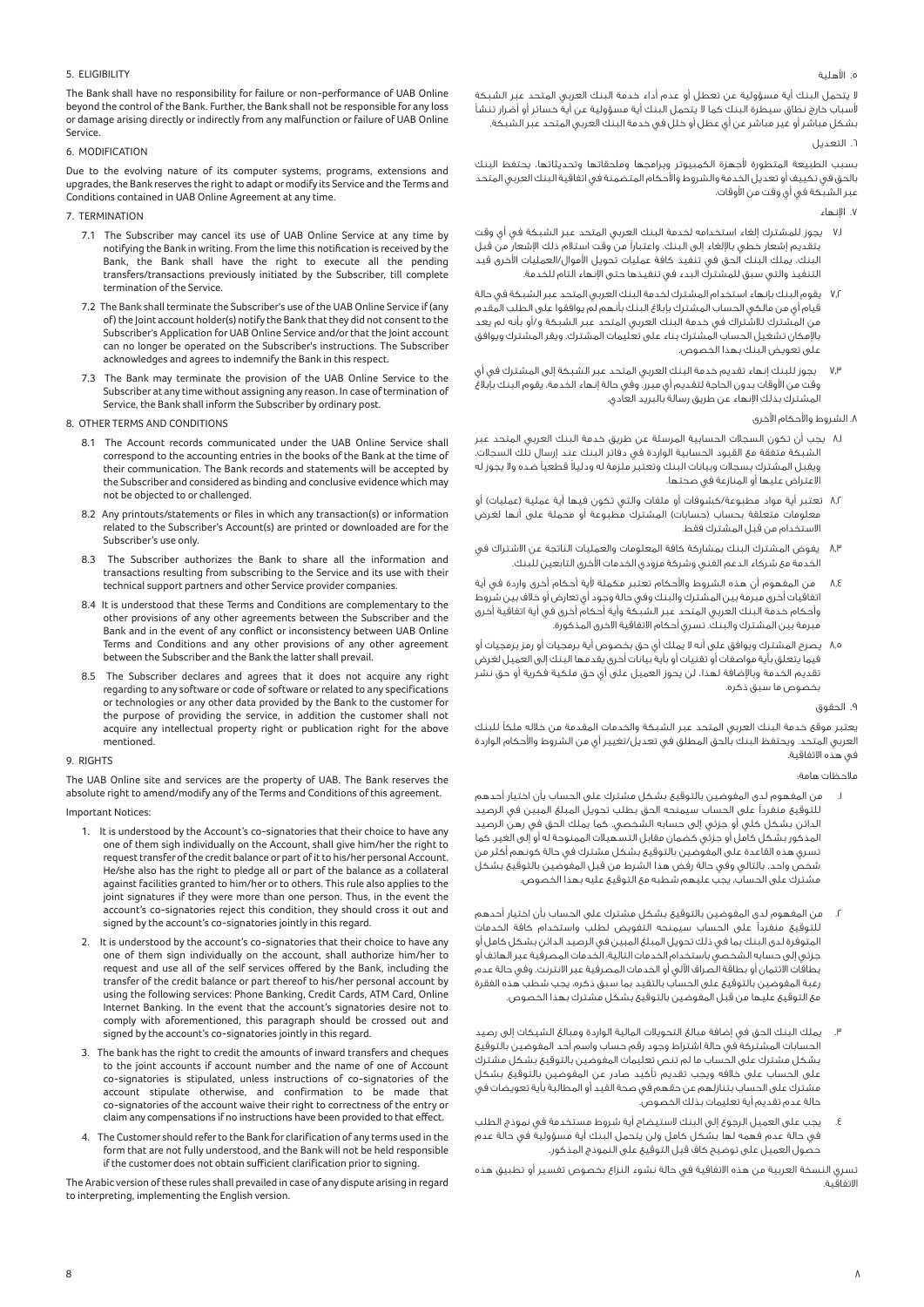TERMS & CONDITIONS Fax indemnity

- 1. I/We may need to issue instructions to your Bank for all type of transactions financial as well as non-financial, from time to time.
- 2. I/We fully understand the implications and potential risks involved in this mode of operation, but request you to accept and carry out my/our instructions sent to you by fax in this respect. I/We are aware that you will rely on and check the apparent similarity of the signatures appearing on the fax against the specimen signatures held by you.
- 3. In consideration of your accepting the above instructions, I/We do hereby irrevocably and unconditionally assume full responsibility for any consequences, losses and damages which may arise out of or in connection with such course of operation.
- 4. I/We also agree to deem such faxed instructions as valid proof in any dispute.
- 5. In consideration of your acceding to my/our request and our agreeing to accept and act upon instructions by facsimile as above, I/we hereby confirm, agree and undertake that no unauthorized person will have access to our fax machines other than our Authorised Signatories and will take all the necessary care to enforce this undertaking and we will be responsible and liable for any misuse of our fax machines by unauthorized persons. Without prejudice to the preceding sentence, it is understood that once a facsimile instruction is received by the Bank it means that it is sent by me/us even if it is not signed by an Authorised Signatory or even if it does not bear our seal or stamp.

### E-STATEMENT SERVICES TERMS AND CONDITIONS

The following Terms and Conditions ("Terms & Conditions") shall govern the provision of services for electronic statements ("E-Statements") and shall form an integral part of United Arab Bank's (the "Bank" or "UAB") Terms and Conditions.

1. ELIGIBILITY

- 1.1 Any UAB customer (the "Customer") can subscribe to the E-Statement service (the "Service") by completing and signing the E-Statement Service application form at any of the Bank's branches or by requesting to apply for the Service through telephone, email or online at www.uab.ae
- 1.2 To use the Service, the Customer must have a valid email address at which they would like to receive E-Statements. It is the Customer's responsibility to ensure they provide the correct email address. The Customer shall be responsible for any E-Statement sent to an incorrect email address. In the event that the email address used to receive E-Statements becomes invalid, the Customer must notify the Bank immediately. The Bank shall not be liable for any E-Statement sent to an invalid email address. Additionally, the Bank accepts no responsibility or liability in the event that a Customer's email account is accessed or used by a third party, with or without the Customer's consent.
- 1.3 The Bank reserves the right to refuse to offer the Service to any Customer for any reason at its absolute discretion.
- 2. THE E-STATEMENT SERVICE
	- 2.1 The Service delivers E-Statements to the Customer electronically through email.
	- 2.2 E-Statements cover those types of Customer account marked as being available on the E-Statement Service application form and as selected by the Customer, such as current, savings and other deposit accounts and credit cards. E-Statements will contain an account summary as appropriate for each type of account, including dates and details of all debits, credits and transactions made; details of repayments due and payable to the Bank; amounts outstanding; interest charged and the date on which such repayments must be made.
	- 2.3 By applying for the Service and after the Bank accepts to provide the Service, the posting of paper-based account statements to the Customer will be immediately and automatically discontinued.
	- 2.4 The Bank will send the E-Statement to the primary or first named account holder only. The primary or first named account holder is responsible for sharing the details on the E-Statement with any second or subsequently named account holder.
	- 2.5 E-Statements shall be conclusive evidence of the account, including all transactions made on the account and the amounts to be repaid and outstanding. The Customer shall have fourteen (14) calendar days to contest any transactions or amounts indicated in the E-Statement, failing which the Customer shall have no right to object to any amount stated.
	- 2.6 The Customer must specify the frequency of the E-Statement for each of their accounts in the E-Statement Service application form.

3. RECEIPT

- 3.1 The Customer is responsible to ensure they frequently check their incoming email and review their E-Statements when first received. The Customer shall be deemed to have received and read all E-Statements by the end of the calendar day on which the E-Statement is sent by the Bank.
- 3.2 The Customer agrees to notify the Bank within twenty-four (24) hours of the receipt of the E-Statement if the Customer is unable to access the E-Statement. The Bank will use its reasonable efforts to re-send to the Customer within twenty-four (24) hours of such notification a new email and E-Statement which can be accessed by the Customer. Upon expiry of such

شروط وأحكام التعويض بخصوص التعليمات المرسلة عن طريق الفاكس

- .١ قد أحتاج/نحتاج µصدار تعليمات إلى البنك الخاص بكم بخصوص كافة أنواع العمليات المالية وغير المالية وذلك من وقت Úخر.
- .<br>٢. فهمت/فهمنا بشكل كامل الأمور الضمنية والأخطار المحتملة المرتبطة بهذا النوع من تشغيل الخدمة لكن أطلب/نطلب منكم قبول وتنفيذ تعليماتي/تعليماتنا المرسلة إليكم عن طريق الفاكس بهذا الخصوص. إنني/إننا على علم بأنكم ستعتمدون على وتتحققون من التشابه الظاهر في التواقيع الظاهرة في رسالة الفاكس مقابل عينات التواقيع التي تحتفظون بها.
- مقابل قبولكم للتعليمات المذكورة أعلاه، أتحمل/نتحمل بموجب هذه الشروط والأحكام وبشكل غير مشروط وغير قابل للإلغاء كامل المسؤولية عن أية نتائج أو خسائر أو أضرار يمكن أن تنشأ عن أو بخصوص سياق التشغيل المذكور للخدمة.
- .٤ كما أوافق/نوافق على اعتبار تلك التعليمات المرسلة عن طريق الفاكس دليل إثبات صحيح ونافذ في أي نزاع قد ينشأ.
- .٥ مقابل موافقتكم على طلبي/طلبنا وموافقتنا على قبول والتصرف بناء على التعليمات الواردة عن طريق الفاكس كما سبق ذكره، أؤكد/نؤكد وأوافق/نوافق وأتعهد/نتعهد بموجبه بأنه لن يسمح لأي شخص غير مصرح له بالوصول إلى أجهزة الفاكس الخاصة بنا باستثناء المفوضين بالتوقيع التابعين لنا وألتزم/نلتزم ببذل كافة أشكال العناية الضرورية لوضع هذا التعهد موضع التنفيذ ونتحمل المسؤولية عن أي سوء استخدام لأجهزة الفاكس الخاصة بنا من قبل أشخاص غير مصرح لهم. وبدون المساس بالجملة السابقة، من المفهوم أنه فور استلام البنك تعليمات عن طريق الفاكس فإن ذلك الأمر يعني أنها أرسلت من قبلي/قبلنا حتى في حالة عدم التوقيع عليها من قبل أحد المفوضين بالتوقيع أو حتى إذا كانت رسالة الفاكس المذكورة لا تحمل ختمنا.

الشروط والأحكام لخدمات الكشوف الالكترونية

احكام والشروط التالية "احكام و الشروط" هي التي ستحكم تقديم خدمات كشف الحساب الإلكتروني "E-statement" وسوف تشكل جزءا لا يتجزأ من الأحكام والشروط للبنك العربي المتحد "البنك" أو "البنك العربي المتحد".

.١ اهلية

- يمكن لأي متعامل ("المتعامل") مع البنك العربي المتحد الاشتراك في خدمة كشف الحساب اµلكتروني "statement-E") "الخدمة") عبر تعبئة وتوقيع نموذج طلب كشف الحساب اµلكتروني "ُstatement-E "لدى أي من فروع البنك أو من خلال تقديم طلب للحصول على الخدمة عبر الهاتف أو البريد اµلكتروني أو على الموقع الالكتروني .www.uab.ae
- ا,ا لاستخدام الخدمة، يتوجب على المتعامل أن يكون لديه بريدًا الكترونيًا صالحًا يرغب باستلام كشف الحساب اµلكتروني "statement-E"عليه. ويكون من مسؤولية المتعامل التأكد من صحة عنوان البريد الالكتروني المقدم. وسوف يكون المتعامل هو المسؤول عن ارسال أي كشف للحساب اµلكتروني "statement-E "إلى عنوان بريد الكتروني غير صحيح. في حال أن عنوان البريد اµلكتروني المستخدم لتلقي كشف الحساب اµلكتروني 'E-statement' لم يكن ولم يعد صالحًا، يجب على المتعامل ابلاغ البنك بذلك فورًا. ً سوف لن يكون البنك مسؤولا عن إرسال أي كشف الحساب اµلكتروني "statement-E"إلى عنوان بريد الكتروني غير صالح. باµضافة إلى ذلك، لا يتحمل البنك أي مسؤولية في حال تم الدخول إلى حساب البريد الالكتروني للمتعامل أو استخدامه من قبل طرف ثالث سواء بموافقة أو عدم موافقة المتعامل.
- ١٫٣ ً يحتفظ البنك بحقه في رفض تقديم الخدمة إلى أي متعامل بغض النظر عن السبب طبقًا لتقديره المطلق.

.٢ خدمة كشف الحساب اµلكتروني "statement-E"

- ٢٫١ يتم تقديم خدمة كشف الحساب اµلكتروني "statement-E ً " للمتعامل الكترونيا عبر البريد الالكتروني.
- ٢٫٢ كشف الحساب اµلكتروني "statement-E "يغطي جميع أنواع حسابات المتعامل المؤشر عليها كونها مدونة في نموذج طلب خدمة كشف الحساب اµلكتروني "statement-E " والتي اختارها المتعامل، مثل الحساب الجاري، التوفير وغيرها من حسابات الودائع وبطاقات الائتمان. سوف يشمل كشف الحساب اµلكتروني "statement-E"على ملخص للحساب لكل نوع من أنواع الحسابات، بما في ذلك التواريخ والتفاصيل لجميع الخصومات والايداعات والمعاملات التي تمت، تفاصيل الدفعات المستحقة والواجبة السداد للبنك، المبالغ المستحقة، الفائدة التي يتقاضاها البنك وتاريخ السداد.
- ٢٫٣ بالتقدم لطلب الخدمة وبعد موافقة البنك على تقديم الخدمة، سوف يتم ارسال كشوف ً الحسابات الورقية إلى المتعامل بشكل فوري ووقفه تلقائيا.
- ٢٫٤ سوف يقوم البنك بإرسال كشف الحساب اµلكتروني "statement-E "إلى صاحب الحساب ً اساسي أو صاحب الحساب المسمى أولا فقط. يكون صاحب الحساب اساسي أو صاحب ً .<br>الحساب المسمى أولًا مسؤولًا عن مشاركة التفاصيل المذكورة في كشف الحساب اµلكتروني "statement-E"مع أي من صاحب الحساب الثاني أو الذي يليه.
- ٢٫٥ كشف الحساب اµلكتروني "statement-E ً " يجب أن يكون دليل ً ا قاطعا على الحساب، بما في ذلك جميع المعاملات التي تتم على الحساب والمبالغ الواجب سدادها وغير المسددة. ً سوف يكون لدى المتعامل أربعة عشر يوما (١٤) للاعتراض على أية معاملات أو مبالغ مذكورة في كشف الحساب اµلكتروني "statement-E"، ولا يكون للمتعامل الحق في الاعتراض على أي من المبالغ المذكورة بعد ذلك.
- ٢٫٦ يجب على المتعامل تحديد تتابع كشف الحساب اµلكتروني "statement-E "لكل الحسابات الواردة في نموذج طلب خدمة كشف الحساب اµلكتروني "statement-E".

.٣ استلام الكشف

٣٫١ المتعامل هو المسؤول عن ضمان التحقق من الرسائل الواردة إلى البريد الالكتروني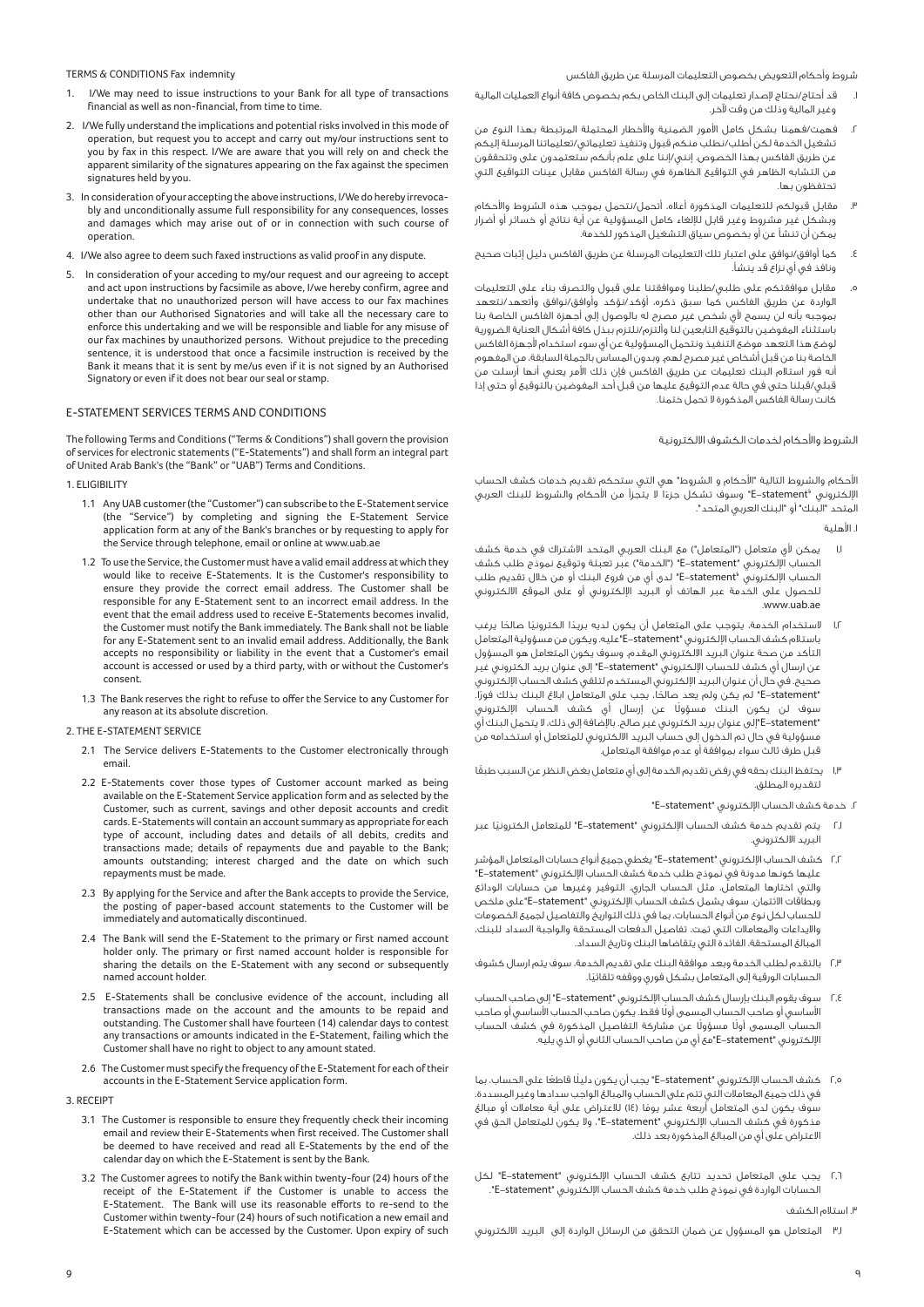بشكل دائم ومراجعة بيانته الالكترونية بمجرد استلامها. ويعتبر المتعامل أنه قد تلقى وقرأ جميع كشف الحساب اµلكتروني "statement-E"في نهاية اليوم الذي تم فيه ارسال كشف الحساب اµلكتروني "statement-E "من قبل البنك.

٣٫٢ يوافق المتعامل على ابلاغ البنك خلال أربع وعشرون ساعة (٢٤) من استلام كشف الحساب اµلكتروني "statement-E"في حال أن المتعامل غير قادر على الوصول إلى كشف الحساب اµلكتروني "statement-E". وسيقوم البنك ببذل جهوده الممكنة µعادة الارسال إلى المتعامل خلال أربع وعشرون ساعة (٢٤ ً ) من ذلك الاخطار بريد ً ا الكتروني ً ا جديدا بكشف الحساب اµلكتروني "statement-E"والذي يمكن الوصول إليه من قبل المتعامل. ُ وعند انتهاء هذه المدة اµضافية، فإن المتعامل يعتبر أنه استلم ووصل إلى كشف الحساب اµلكتروني "statement-E"، وفي غياب أي تقصير متعمد أو إهمال جسيم من قبل البنك.

# .٤ سداد بطاقات الائتمان

- ٤٫١ يجب أن تكون جميع تسديدات بطاقات الائتمان مستحقة وواجبة الدفع في "تاريخ الاستحقاق" وكما هو وارد في كشف الحساب اµلكتروني "statement-E "المرسل إلى المتعامل عبر البريد الالكتروني. يتحمل المتعامل المسؤولية الكاملة عن سداد الدفعات في موعدها بالكامل بغض النظر عن استلام أو عدم استلام كشف الحساب اµلكتروني .<br>"E–statement"، أو عدم قراءة الاشعار بالدفع في كشف الحساب الإلكتروني ."E-statement"
- ٤٫٢ الأحكام التي تنظم عملية السداد، وأي تأخير في السداد، ستكون تلك الأحكام والشروط الواردة في اتفاقية بطاقة الائتمان الموقعة من قبل المتعامل مع البنك.

# .٥ التزامات المتعامل

يجب على المتعامل استخدام الخدمة بمسؤولية. وعدم استخدام الخدمة لأي غرض احتيالي أو غير قانوني، لتعطيل أو الحاق الضرر بالخدمات البنكية، بما في ذلك هذه الخدمة، أو جعلها أقل كفاءة. لا يجب استخدام الخدمة في ارسال أي رسائل تشهيرية، عنصرية، تكفيرية أو فاحشة. يجب على المتعامل عدم استخدام الخدمة في التسبب باµزعاج، الاعتداء أو الارباك للبنك أو ي من موظفيه.

## .٦ القوة القاهرة

ً لا يتحمل البنك أية مسؤولية عن الفشل في أداء الالتزامات المبينة في هذه احكام والشروط نظرا حداث خارجة عن إرادته، بما في ذلك على سبيل المثال لا الحصر انقطاع في نظام الانترنت. في ُ مثل هذه الحالات، سيبذل البنك قصارى جهوده لاستعادة الخدمة في أقرب وقت ممكن ومعقول.

.<br>١. الأمن والمسؤولية عن بيانات المتعاملين

- سيقوم البنك باتخاذ كافة الإجراءات الممكنة لضمان أمن معلومات الحساب التي يتم نقلها عبر الخدمة.
- ٧٫٢ سوف يقوم المتعامل من جهته بكل ما هو ممكن لضمان أن يكون عنوان البريد الالكتروني المخصص للخدمة غير قابل للدخول إليه من قبل طرف ثالث.
- يُقر المتعامل بالخطر التي تتعرض له البيانات عند ارسالها واستلامها عبر الانترنت/البريد الالكتروني، والتي تتضمن معلومات سرية وقد يصل إليها أو يشاهدها طرف ثالث.
- ٧٫٤ يتفهم المتعامل ويوافق بأن تخزين المعلومات بما في ذلك وعلى سبيل المثال لا الحصر، كلمة السر للبريد الالكتروني، معلومات الحساب البنكي، المعاملات البنكية، أرصدة الحسابات البنكية وأية معلومات أخرى مخزنة على جهاز الكمبيوتر الشخصي للمتعامل و/أو

ً جهاز الهاتف المتحرك سوف يكون على مسؤولية المتعامل. ولن يكون البنك مسؤولا عن الوصول غر المصرح به أو الكشف عن هذه المعلومات إلى طرف ثالث.

٧٫٥ المتعامل يعفي ويبرئ البنك ومساهميه، المدراء، المسؤولين، الموظفين والممثلين من ويتنازل عن أي حق من الحقوق التي تتراكم للمتعامل بفعل القانون ضد البنك، المساهمين، المدراء، المسؤولين، الموظفين والممثلين عن، أي ضرر يلحق بالمتعامل، بشكل مباشر أو غير مباشر نتيجة للدخول غير المصرح به أو الكشف عن المعلومات السرية لطرف ثالث.

# .٨ الخروقات

ً إن أي خرق لهذه احكام والشروط من قبل المتعامل قد، ووفقا لتقدير البنك المطلق، يؤدي إلى السحب الفوري لهذه الخدمة.

# .٩ التعويضات

يتعهد المتعامل وبدون قيد أو شرط وبدون رجعة بتعويض وعدم التسبب باضرار للبنك، مساهميه، المدراء، المسؤولين، الموظفين والممثلين عن كافة الخسائر، اضرار أو التكاليف التي تنشأ بشكل مباشر أو غير مباشر وذلك نتيجة (أ) إنشاء، توصيل و/أو استلام كشف الحساب اµلكتروني "statement-E"،) ب) اخطاء، التأخير في نقل أو التعديل غير المصرح به، الاستخدام أو التلاعب بالبيانات الواردة في كشف الحساب اµلكتروني "statement-E "أو بسبب ناتج عن تسليم كشف الحساب اµلكتروني "statement-E) "ج) الوصول غير المصرح به أو إفشاء المعلومات السرية الواردة في كشف الحساب اµلكتروني "statement-E"إلى طرف ثالث.

## .١٠ التعديل أو إنهاء الخدمة

يحتفظ البنك بالحق في تعديل هذه الخدمة بأي طريقة كانت وفقا لتقديره المطلق وسيتم إخطار ً المتعامل خطيا في حال وقف هذه الخدمة حيث تسمح الظروف بإمكانية ذلك.

## .١١ حقوق الطبع والنشر

جميع المواد (بما في ذلك، ودون حصر، كافة التصاميم، النصوص، الرسومات وخياراتها وترتيبها) المتعلقة بالخدمة هي حقوق للبنك. لا يجوز نسخ هذه المواد أو إعادة انتاجها بأي شكل من ً اشكال، سواء بشكل ملموس أو الكتروني ً ا، دون موافقة البنك المسبقة خطيا وبشكل صريح. .١٢ الرسوم

لا يتقاضى البنك في الوقت الحالي أية رسوم مقابل هذه الخدمة. ومع ذلك، يحتفظ البنك بحقه في فرض مثل هذه الرسوم في المستقبل بما يتماشى مع سياسات البنك السائدة، بما في ذلك رسوم على أية نسخة ورقية من كشف الحساب الالكتروني "Statement-E "يطلبها المتعامل بموجب الشرط ١٥٫١ ً أدناه. وسوف يتم إبلاغ المتعامل بتطبيق مثل هذه الرسوم مسبقا.

# ١٣. مكافحة غسيل الأموال

ُ تخضع كافة التسهيلات والخدمات التي يقدمها البنك لجميع المعلومات المطلوبة والتي يقدمها المتعامل وفقًا لجميع الأنظمة المعمول بها لمكافحة غسيل الأموال والمعمول بها في البنك

additional period, the Customer shall be deemed to have received and accessed the E-Statement, in the absence of any willful default or gross negligence by the Bank.

# 4. CREDIT CARD REPAYMENTS

- 4.1 All repayments for credit cards shall be due and payable on the "date due" as indicated on each E-Statement sent to the Customer via email. The Customer shall be fully responsible and liable for the prompt and complete payments due, irrespective of the receipt or non-receipt of the E-Statement, or failure to read the relevant payment notification in the E-Statement.
- 4.2 Terms governing repayments, and any defaults in repayment, shall be those Terms and Conditions included in the Credit Card Agreement signed by the Customer with the Bank.

# 5. CUSTOMER'S OBLIGATIONS

The Customer must use the Service responsibly. The Service must not be used for any fraudulent or illegal purpose; to interrupt or damage the Bank's services, including this Service; or to make them less efficient. The Service must not be used for the transmission of any defamatory, racist, blasphemous or obscene message. The Customer must not use the Service to cause inconvenience, offence or disruption to the Bank or any of its staff.

# 6. FORCE MAJEURE

The Bank shall not be liable for any failure to perform the obligations described in these Terms & Conditions due to events beyond its control, including but not limited to failure of the internet system. In such events, the Bank shall use its best efforts to restore the Service as soon as is reasonably possible.

# 7. SECURITY AND RESPONSIBILITY FOR CUSTOMER DATA

- 7.1 The Bank will take all reasonable care to ensure the security of account information conveyed through the Service.
- 7.2 The Customer will take all reasonable care to ensure that their email address designated for the Service is not accessed by any third party.
- 7.3 The Customer acknowledges the risk that data sent and received through the internet/by email, including any confidential information, may be accessed or seen by third parties.
- 7.4 The Customer understands and agrees that the storage of information, including without limitation, the email password, the Bank account information, the transaction activity, the Bank account balances and any other information stored on the Customer's personal computer and/or mobile device shall be stored at the Customer's risk and liability. The Bank shall not be responsible for any unauthorized access by or disclosure of such information to third parties.
- 7.5 The Customer releases and discharges the Bank, its shareholders, directors, officers, employees and representatives from, and waives any right that accrues to the Customer at law against the Bank, its shareholders, directors, officers, employees and representatives to, any damages suffered by the Customer, directly or indirectly, due to any unauthorized access by or disclosure of confidential information to third parties.

## 8. BREACH

Any breach of these Terms & Conditions by the Customer may, at the Bank's absolute discretion, result in the immediate withdrawal of this Service.

# 9. INDEMNITY

The Customer unconditionally and irrevocably undertakes to indemnify and hold harmless the Bank, its shareholders, directors, officers, employees and representatives against all losses, costs, damages or expenses arising, directly or indirectly, as a result of (a) generating, delivering and/or receiving the E-Statement, (b) errors, delays in transmission or unauthorized alteration, usage or manipulation of the data contained in the E-Statement or otherwise caused as a result of delivery of the E-Statement or (c) unauthorized access by or disclosure of confidential information in the E-Statement to third parties.

# 10. MODIFICATION AND TERMINATION OF THE SERVICE

The Bank reserves the right to modify this Service in any way at its absolute discretion. The Customer shall be notified in writing in the event of discontinuance of this Service where circumstances reasonably allow.

# 11. COPYRIGHT

All materials (including, without limitation, all designs, texts, graphics and their selection and arrangement) relating to the Service are the copyright of the Bank. No such materials may be copied or reproduced in any form whatsoever, whether physical, electronic or otherwise, without the Bank's express prior written consent.

# 12. FEES

The Bank currently does not charge a fee for the Service. However, the Bank reserves the right to impose any such fees in the future in line with the Bank's prevailing policies, including a fee for any paper copy of the E-Statement requested by the Customer under Condition 15.1 below. Any such implementation of fees shall be notified to the Customer in advance.

# 13. ANTI-MONEY LAUNDERING

All facilities and services offered by the Bank are subject to all information requested being provided by the Customer in accordance with all applicable anti-money laundering regulations of the Central Bank of the United Arab Emirates and the Bank. If such information criteria are not met, the Bank is under no obligation to, and has the absolute right to refuse to, offer any facilities and services to the Customer.